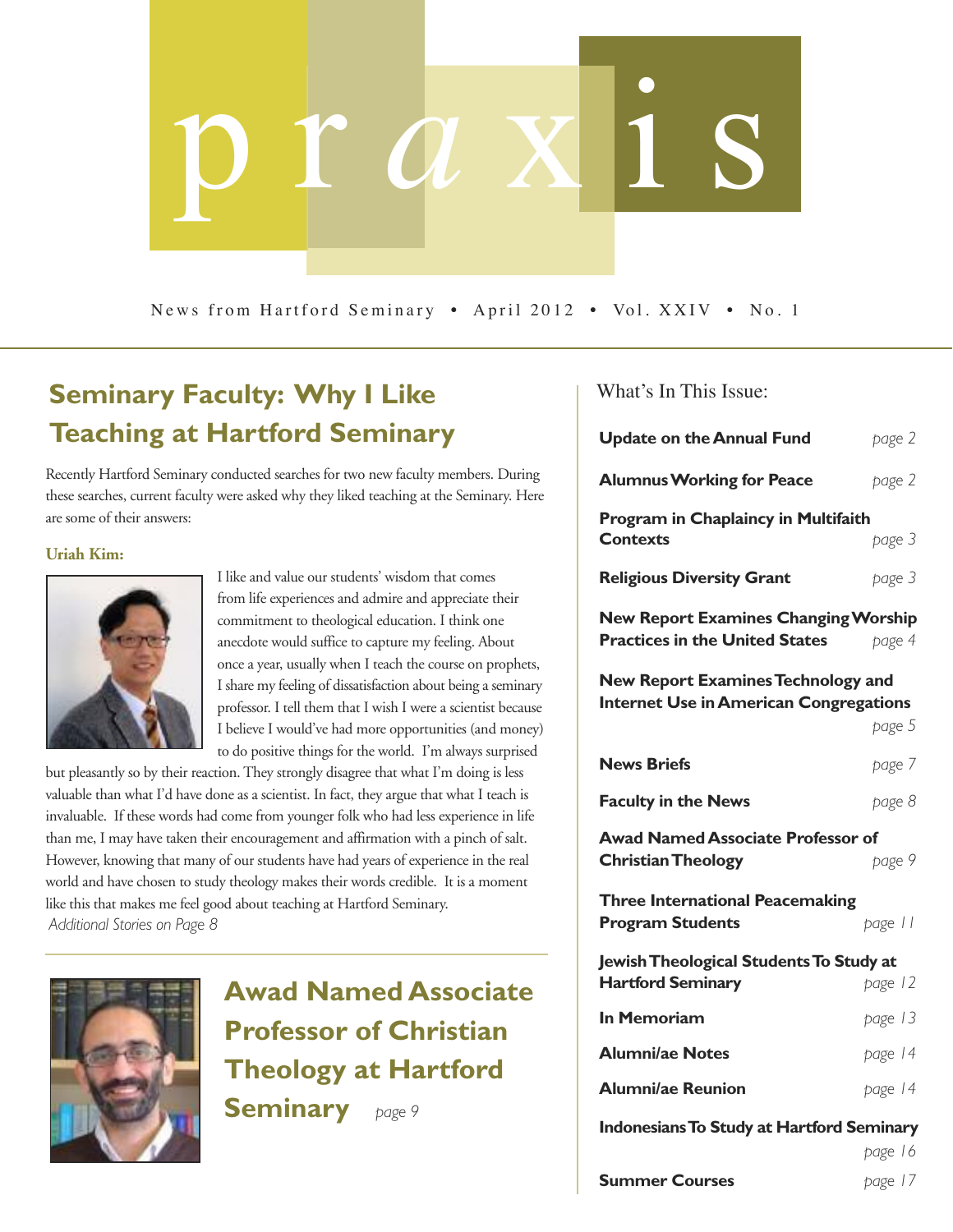# **Annual Fund Update – April 2012**

The Seminary leadership began the 2011- 2012 academic year by setting an ambitious goal of \$235,000 for the Annual Fund, representing a 7% increase from the previous year's goal. We are pleased to report that the fund moves closer to that goal every day, due to the continued generosity and support of our leadership, alumni, faculty and staff, and friends. At this time in the annual fund campaign, we are nearing the halfway point, with several months left before we close the fiscal year on June 30.

The Annual Fund is the cornerstone upon which the diverse programs of the Seminary are built. Though foundations and individuals often generously underwrite new initiatives – such as the new Religious Diversity Leadership

Workshop and scholarships to allow students of the Jewish Theological Seminary to study at Hartford Seminary – your faithful support of the Annual Fund allows the school to function day-to-day, ensuring that students, faculty and staff have the resources they need to work, study, reach out, dialogue, and carry forward the mission of the school.

The Annual Fund, for example, enables the outreach that brings the expertise of the Seminary to both long-time friends and all-new audiences. On campus, hardly a week goes by without a noontime or evening educational event, featuring our own excellent faculty and guests of many faiths and professions who make informative, challenging and inspiring presentations. If you are missing

these events, please send us a note and we will add you to our postal or email lists to connect you to what's happening on campus. Indeed, communicating clearly and expansively is another essential benefit of your Annual Fund gifts!

As the Seminary continues to attract students from all over the world to receive the training they need to lead and minister in a diverse world of many cultures and faith, we are encouraged to know that our alumni and other donors stand with us by supporting the Annual Fund. Thank you again for your generosity as we continue to move forward and break new and relevant ground in theological education. ❁

# **AlumnusWorking for Peace in Indonesia**



The Rev. Jacky Manuputty, a Master of Arts and International Peacemaking Program graduate, has helped form Peace Provocateurs to use social media to combat religious conflict between Christians and Muslims in Indonesia.

"If provocateurs could use the new technology to incite violence, we could use it to undermine their incitement," says Manuputty, a Protestant minister.

Manuputty and others dispatch volunteers to any location in a matter of minutes to check the credibility of disturbing claims. They then send the facts to the leadership, who double check the details with other witnesses and craft messages to set the record straight before preparations for revenge attacks can pick up steam. Full [Story](http://www.hartsem.edu/news/alumnus-working-peace-indonesia)

In addition, theTanenbaum Center for Interreligious Understanding has named Manuputty as a recipient of its Peacemakers in Action award. ❁

# **Corrections**

The following names were mistakenly omitted in the year-end Annual Report as having made generous contributions to the *Building Abrahamic Partnerships* Program. We extend our apology and thank these donors for their support. Jeffrey and Jane Digel William and Michele Voss Gary Tabasinske David and Ann Brandwein St. John's Parish The Rev. Dr. Mark Heilshorn The Rev. Donna Manocchio Jacqueline L. White, D. Min. Scholarship Fund ❁

Editor: David Barrett Phone: 860/509-9519 Fax: 860/509-9509 E-mail Address: info@hartsem.edu Designer: Jennifer Musto

Reprint and copy information: Articles may be reprinted if full credit is given to Hartford Seminary and the author, if bylined in Praxis. For our records, please inform us if you plan to reprint or circulate any part of Praxis. Letters to the editor are welcomed. If you would like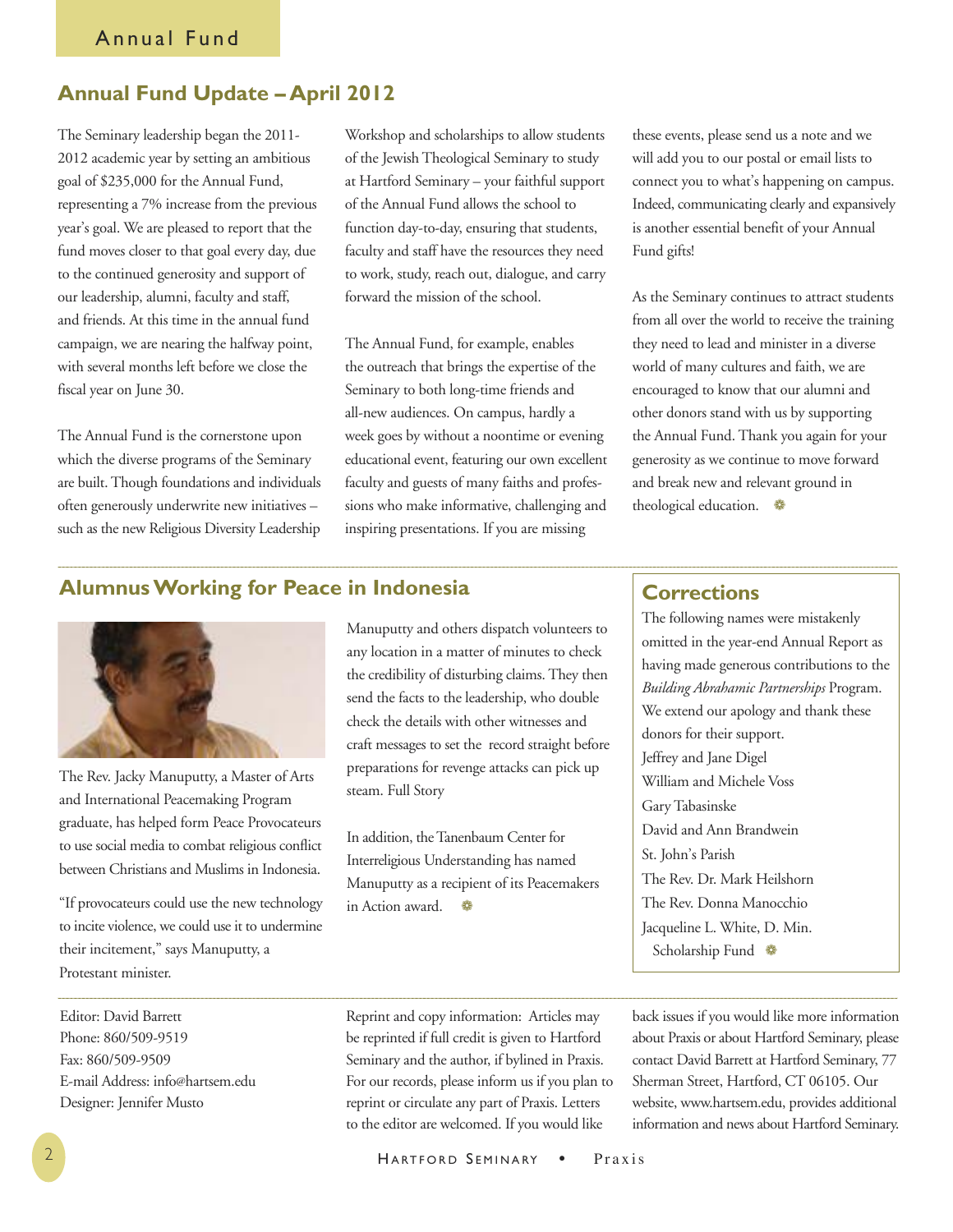# **Hartford Seminary Launches Program in Chaplaincy in Multifaith Contexts**

Hartford Seminary has launched a new, innovative program in chaplaincy in multifaith contexts.

Open to chaplains and those who plan to become chaplains, the Graduate Certificate in Chaplaincy in Multifaith Contexts is designed to deepen understanding of religious diversity and to sharpen professional skills needed for service in multifaith contexts.

The ground-breaking Graduate Certificate is a 24-credit program for concrete study of topics such as religious diversity in North America, theologies and philosophies of religious diversity, and theology and ethics for the practice of spiritual care.

Its foundational courses – "Understanding and Engaging Religious Diversity" and "Chaplaincy Models and Methods" – will be offered as one-week seminars in June 2012. Program requirements include completion of one unit of Clinical Pastoral Education, plus field work in a multifaith setting. Through elective courses, enrollees also will explore

each of four themes: Theology or Sacred Texts, Life's Transitions, Institutional Settings, and Dialogue and Conflict-Resolution.

"Hartford Seminary is known for offering opportunities for collegial study in a multifaith setting," said Faculty Associate Lucinda Mosher, who will be the program director. "This new Graduate Certificate takes full advantage of that. It is also designed to be practical. Those planning to pursue board certification as chaplains will find much in the program to help them gain the competencies required by certifying agencies."

More than a decade ago, Hartford Seminary started the first Islamic Chaplaincy Program, to train Muslims for chaplaincy in the military, universities, hospitals and prisons. Today, this program is thriving. Now, in this new program, the Seminary is building on its expertise to educate chaplains of all faiths for service in multifaith contexts.

"Once again, Hartford Seminary is a pioneer in theological education," President Heidi

Hadsell said. "For more than 100 years we have offered education in Islam and Christian-Muslim Relations. In the last decade we have launched Islamic Chaplaincy and Building Abrahamic Partnerships programs. Now we are meeting the educational needs of all chaplains in the United States."

"It is vitally important to prepare religious leaders to lead their faith communities in our plural society. Hartford Seminary is a key player in this effort, through our various interfaith initiatives such as this new certificate," Hadsell said.

For more details about the program, contact Dr. Lucinda Mosher, Director of the Program & Faculty Associate in Interfaith Studies, at (646) 335-2951 or lmosher@hartsem.edu.

Contact Tina Demo, Director of Recruitment and Admissions, at (860) 509-9549 or tdemo@hartsem.edu, with inquiries and for admissions materials. ❁

# **Hartford Seminary Receives Grant for Religious Diversity LeadershipWorkshop**

Hartford Seminary has received a \$30,000 grant from Shinnyo-En Foundation to support a new Religious Diversity Leadership Workshop in June.

The workshop, which will take place from Sunday, June 3 through Friday, June 8, will be an annual religiously and otherwise diverse gathering of experienced and emerging leaders who are eager to share their own expertise and to learn new leadership practices, engage case studies of religious diversity issues in the

public square, and define strategies for raising up and training young leaders in the changing American religious landscape.

Participants will learn methods for encouraging productive dialogue and collaboration between religious groups at the intersection of religious and public life, and in the context of multifaith civic gatherings – thus improving their ability to build community around common concerns.

"In a culture marked by religious diversity, effective religious leadership must include awareness of, and engagement with, faith traditions other than one's own. I am delighted that Hartford Seminary is offering this special workshop that reflects our mission and underscores the importance of interfaith dialogue in today's plural world," President Heidi Hadsell said. "We're grateful to Shinnyo-En Foundation for its support."

*Continued on page 6*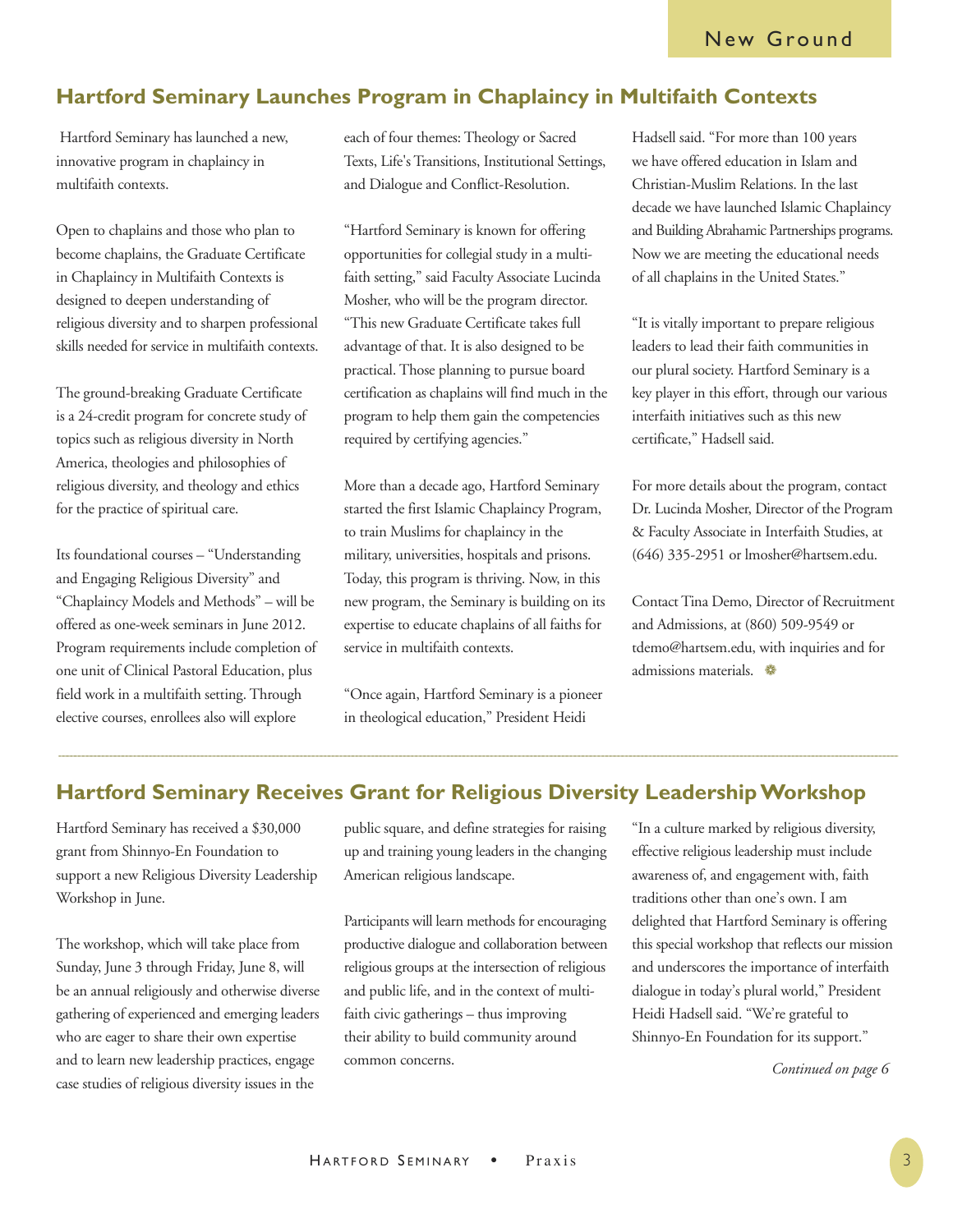# **New Report Examines ChangingWorship Practices in the United States**

Congregations that have adopted innovative worship and contemporary worship styles are significantly more likely to have grown in the last five years, a new report has found.

Contemporary worship seems particularly important in attracting young adults.

In addition, worship is changing in another way. As non-Christian groups such as Muslims and Baha'i increase their presence and congregations of all faith groups attempt to become more sensitive to the diversity of members' schedules.

Worship is no longer an exclusively Sunday morning affair -- people worship at many different times from Friday through Sunday evening

They also worship in many different languages; the survey on which the report is based identified 66 different languages. These are among the findings in a new Faith Communities Today 2010 report titled "FACTs on Worship." FACT is releasing this latest analysis to help congregations understand how worship practices can affect their vitality and inspire their members.

The author is Marjorie H. Royle, former Director of Research for the United Church of Christ. She is secretary of the Religious Research Association and has written extensively about worship, congregational vitality and clergy leadership.

"All in all, quality worship experience is important for congregations that want to grow," Royle wrote. "Because our culture is changing, congregations may need to change and innovate in their worship to create such an experience."

"However, faith tradition is important. Drums and projection screens [forms of contemporary worship] do not fit in every tradition or with every age group. Innovation and change need to occur within a congregation's faith tradition. Finding the balance between the two is one of the major challenges of worship in the 21st Century," Royle wrote.

The report is one in a series produced by The Cooperative Congregational Studies Partnership (CCSP), based on a 2010 survey that analyzed responses from 11,077 randomly sampled congregations of all faith traditions in the United States. The survey updates results from surveys taken in 2000, 2005, and 2008 and is the latest in CCSP's series of trend-tracking national surveys of U.S. congregations. Overall, the FACT survey series includes responses from more than 28,000 congregations.

### **Among the findings:**

- Non-denominational congregations and those from historically Black denominations have led the way in introducing contemporary worship styles and instruments and other innovations.
- Sunday morning remains the most common time for worship, but congregations are adding evening services. Multiple opportunities for worship are more typical of groups with larger numbers of constituents, such as Roman Catholics and Muslims.
- Change continues to occur slowly. When asked how much they had changed in the last five years, nearly half of all congregations said they had not changed at all.
- When change occurs, it is not without its costs. Forty-two percent of congregational leaders reported conflict over how worship is conducted, over the last five years.
- In general, non-denominational Protestants are the leaders in adopting contemporary worship. This group is newer than conservative or oldline Protestants, are somewhat larger and have a higher percentage of young adults.
- Size affects worship in several ways. Larger congregations, with

more resources, are more likely to use drums, electric guitars, and visual projection equipment.

- In most faith groups, innovation in worship is more typical of the West and South.
- Decreasing average attendance at worship is the biggest difference since 2000. The median size of the congregation decreased in every Christian denomination group.
- Congregations with contemporary worship elements are more likely than others to be rated as vital.
- Several characteristics of worship were positively related to growth in attendance between 2005 and 2010 – multiple worship services; worship described as joyful, innovative and inspirational; and the use of drums, electric guitars and projection equipment.

Links to view the full report and related material are available at: [http://faithcommunitiestoday.or](http://faithcommunitiestoday.org/report-facts-on-worship) [g/report-facts-on-worship](http://faithcommunitiestoday.org/report-facts-on-worship)

Faith Communities Today surveys and publications are products of the Cooperative Congregational Studies Partnership, a collaborative, multifaith coalition of American faith communities affiliated with Hartford Seminary's Hartford Institute for Religion Research.  $\bullet$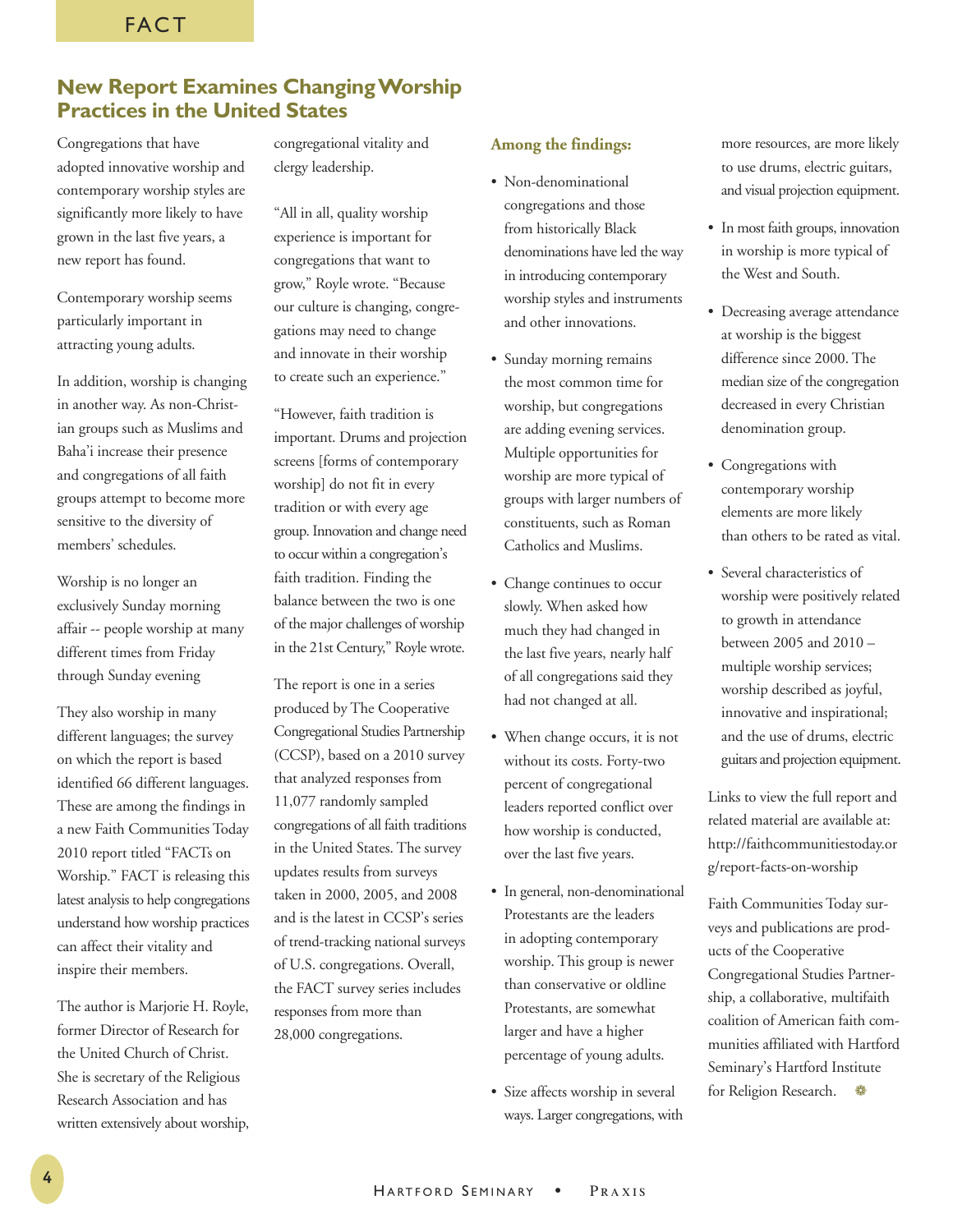# **New Report ExaminesTechnology and Internet Use inAmerican Congregations**

Internet technologies are being used by a large majority of American congregations, and those that do not use these technologies are likely to be perceived as out of sync, a new report has found.

Ninety percent of congregations embrace email for communications, 69 percent have websites, and more than 40 percent use Facebook, a staggering rate of adoption since the general public use of Facebook was only four years old when the survey was conducted.

These are among the findings in a new Faith Communities Today 2010 report titled "Virtually Religious: Technology and Internet Use in American Congregations." FACT is releasing this latest analysis to help congregations understand how internet technologies can contribute to their vitality.

The author is Scott Thumma, Professor of Sociology of Religion and Director of Distance Education at Hartford Seminary. "Properly employed, technology can make members' daily lives outside of the worship service richer with religious meaning," Thumma wrote. "It can function as a medium to carry one's faithful living into everyday life – whether sharing prayer requests on Facebook, tweeting about a recent sermon, surfing to religious websites, or actually participating in online worship services." "Ministry should be, even must

be, a technological hybrid venture in this day and age. But technology is not an end in itself. It has to be employed strategically and intentionally as a component of the overall ministry effort of the congregation. It is not a matter of having a webpage, a Facebook account or projection screens, but of using these to enhance and expand the activities and communal life of the congregation," Thumma wrote.

The report is one in a series produced by The Cooperative Congregational Studies Partnership (CCSP), based on a 2010 survey that analyzed responses from 11,077 randomly sampled congregations of all faith traditions in the United States. The survey updates results from surveys taken in 2000, 2005, and 2008 and is the latest in CCSP's series of trend-tracking national surveys of U.S. congregations. Overall, the FACT survey series includes responses from more than 28,000 congregations.

### **Among the findings:**

- The intentional use of internet technologies allows congregations to do more with fewer resources, which is important when so many Oldline Protestant congregations are facing declining membership numbers and financial uncertainty.
- While the number of congregations with websites has increased from 33 percent to 69 percent between 2000

and 2010, the number with websites has declined in the past two years. This potentially is attributable to the growth in Facebook use, in place of websites.

- For the most part, the technologies are being used by congregations to communicate to membership rather than take full advantage of the interactivity of the technologies.
- The size of a congregation is the primary factor in its level of technology use.
- Likewise, the wealthier the congregation, at any size, the more likely it is to be employing technology.
- Not surprisingly, age has a profound influence on the use of technology. Robust technology use is diminished if the membership is older, the pastor or primary clergy person is older, and the congregation itself is older.
- There are several key reasons why there is a direct correlation between adoption of technology and vital, growing congregations: Adoption of technology, particularly social media, indicates innovativeness. Increased use of technology enhances distinctiveness and competitive edge. Congregations with a greater use of technology are more likely to describe worship as innovative, joyful, thoughtprovoking and inspirational.

• While greater use of technology nurtures growth, it is not a guarantor of growth. Other factors, such as conflict, may adversely affect vitality of a congregation no matter how sophisticated the use of technology is.

"The intentional and strategic use of technology by congregations demonstrates that faith and ministry are relevant and congruent to the contemporary context especially for younger generations," Thumma wrote. "This may not happen without pain and conflict, but any growth and change can cause discomfort. Avoiding this possible painful effort may well mean closing a congregation's virtual doors to a new high-tech generation."

Links to view the report and related material are available at: [http://faithcommunitiestoday.org](http://faithcommunitiestoday.org/2011-Technology-Internet-Use) [/2011-Technology-Internet-Use](http://faithcommunitiestoday.org/2011-Technology-Internet-Use)

Faith Communities Today surveys and publications are products of the Cooperative Congregational Studies Partnership, a collaborative, multifaith coalition of American faith communities affiliated with Hartford Seminary's Hartford Institute for Religion Research. ❁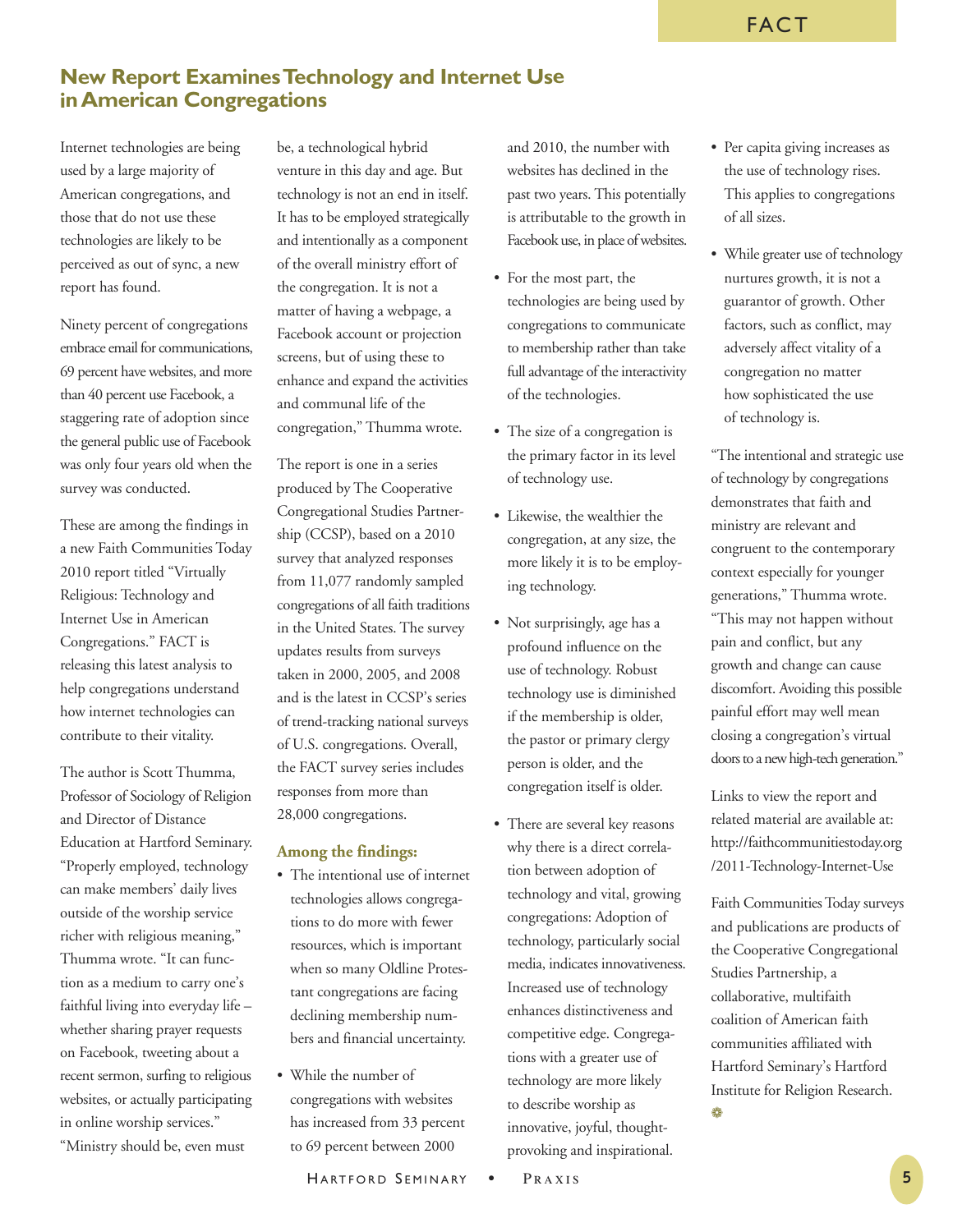# **Hartford Seminary Receives Grant for Religious Diversity LeadershipWorkshop**

### *Continued from page 2*

A year ago, in June 2011, more than 30 people participated in a seminar at Hartford Seminary titled "Religious Leadership in an Interfaith World."

The seminar provided religious leaders of all faiths – clergy, educators, administrators, chaplains, and others – an opportunity for deeper study of America's religious diversity, sharing of methodologies for interfaith engagement, and resources for further exploration.

Participating in the seminar were Christians, Muslims, Jews, Buddhists, Hindus, Quakers, Unitarians, and Wiccans. The geographic range was broad – from California to New York, with one pastor coming from Switzerland.

This initial offering showed that there is hunger among leaders in the arena of religious diversity for opportunities to share with and learn from people doing similar work.

"Nichelle Blanco, a reverend of Shinnyo-en USA's Los Angeles Temple, had an opportunity to participate in the 'Religious Leadership in an Interfaith World' workshop last year. From her first-hand experience and subsequent meetings with the faculty of Hartford Seminary, we were encouraged by the workshop's design of promoting much needed authentic interfaith dialogues across a wide variety of religious and spiritual traditions around the world," Tsutomu Ben Takagi, Vice President of the Shinnyo-en Foundation, said.

"In addition, we recognized that one of the strengths of the workshop was that it encouraged every participant to put the theories into practice in their leadership roles as their actions reverberated beyond themselves, thereby widening the impact on others. We are inspired by our relationship with Hartford Seminary through our support of this year's workshop, and are honored to be a part of this important work," BenTakagi said.

The 2012 workshop will incorporate learnings from the 2011 experience to offer an enhanced program:

- The workshop will give significant time to models of leadership and development of specific skills useful for effective leadership.
- Experiential learning will be a prominent feature of the program, and will be complemented by use of case-study methods and collaborative conversation.
- Communal meals will provide extended opportunities for sharing and learning about each other's religions and leadership practices.

"Hartford Seminary is known for offering opportunities for collegial study in a multifaith setting," said Faculty Associate Lucinda Mosher, who will be the program director and lead instructor for the workshop. "This Religious Leadership Diversity Workshop and our new Graduate Certificate take full advantage of that."

"Once again, Hartford Seminary is a pioneer in theological education," Hadsell said. "For more than 100 years we have offered education in Islam and Christian-Muslim Relations. In the last decade we have launched Islamic Chaplaincy and Building Abrahamic Partnerships programs. Now we are meeting the educational needs of all those seeking leadership training to serve in multifaith contexts."

Hartford Seminary is a laboratory for this type of innovative project. The Seminary is dedicated to preparing peacemakers and promoting vital faith communities. It offers unique programs within an interfaith setting, focusing on deepening knowledge of one's own tradition balanced with developing skills in interfaith dialogue. Students enjoy a lived experience, in the classroom and on campus.

### **About Shinnyo-En Foundation**

Shinnyo-en Foundation, based in San Francisco, CA, is a secular, philanthropic arm of the Shinnyo-en Buddhist Order and supports educational programs that engage and inspire young people in meaningful acts of service.

The mission of Shinnyo-en Foundation is to promote global peace through service by nurturing future generations.

The Shinnyo-en Order was established in 1936 by Shinjo Ito, a master of Shingon Esoteric Buddhism, one of Japan's oldest forms of Buddhism. It teaches lay people how to use each day as an opportunity to reflect, connect with their awakened nature, and find enlightenment by being a vehicle for the happiness of others.

Today, the Shinnyo-en Order and its leader Her Holiness Shinso Ito - daughter of Shinjo Ito - are widely recognized for their contributions to contemporary Buddhist practice and philanthropic activities in Japan and around the world.

Founded on the commitment to universal truth, compassion and service, Shinnyo-en teaches that all people carry the seed of enlightenment within them and that by acting with sincerity and kindness, they each may bring that seed to fruition.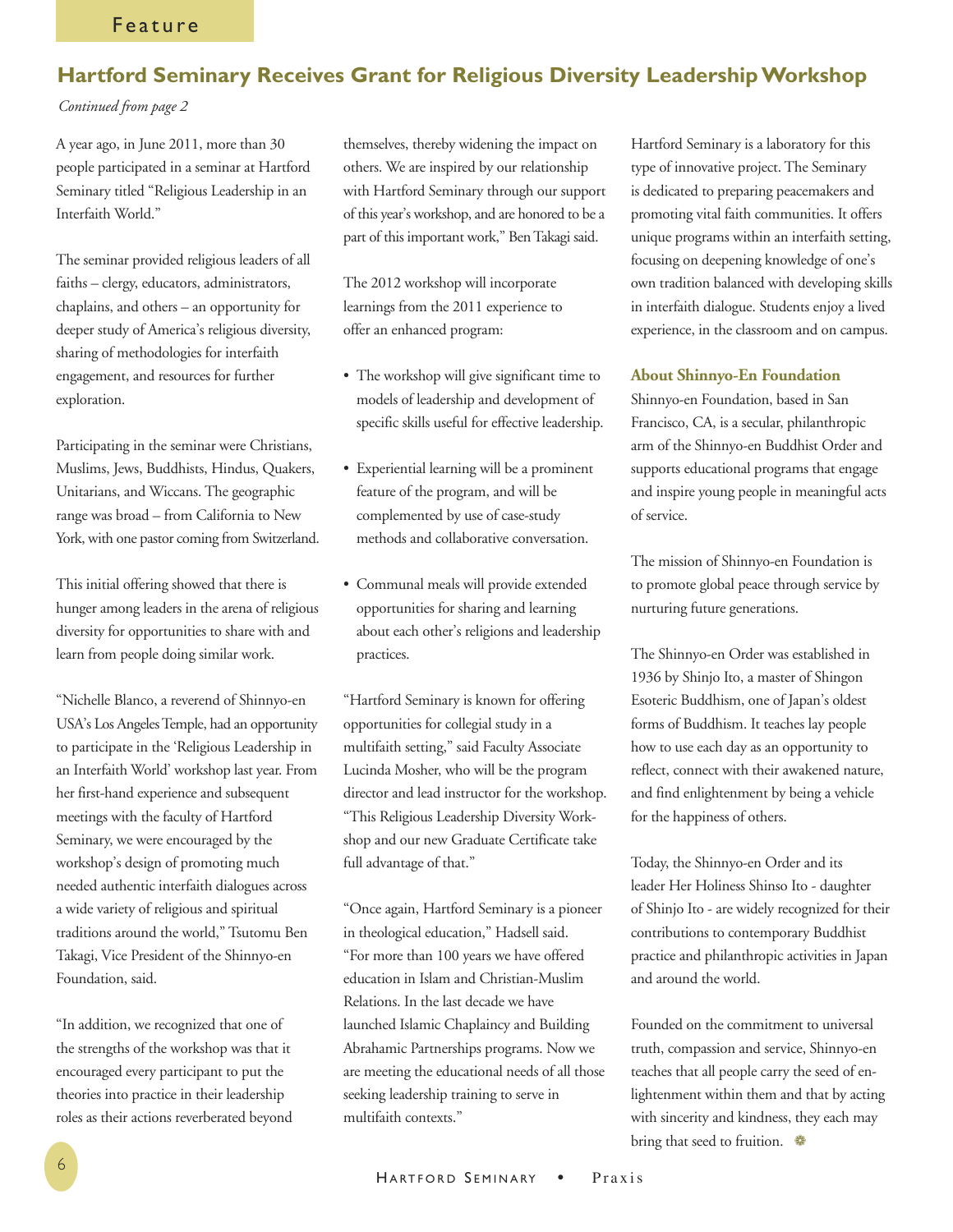# News Briefs

### Hartford Seminary and **Heidi Hadsell,**

President of the Seminary, have been named the first recipients of the Rev. Dr. Richard B. Griffis Award, presented by the Connecticut Council for Interreligious Understanding, for their deep commitment and ongoing contributions to interreligious understanding. The Seminary and Dr. Hadsell were recognized at an Award Dinner on Thursday, May 10, at Congregation Beth Israel in West Hartford from 6 p.m. to 9 p.m.



Faculty Associate in Christian Theology and the newly appointed Coordinator of

**EdWaggoner** is

the International Ph.D. Program. Dr. Waggoner studied at Willamette University, Yale Divinity School, and Yale University. His primary aim is to think creatively and theologically about individual and social change, drawing from the full gamut of traditional theological sources but also marginalized or emerging Christian communities and contemporary social, political, and philosophical thought. Dr.

Waggoner works in the areas of constructive/ systematic theology and religion and politics



**OmerAwass** has been named Visiting Professor of Islamic Studies and Christian-Muslim Relations, starting in Fall 2012.

Awass, who is close to completion of his Ph.D. in Religion at Temple University, will teach three courses during the 2012-2013 academic year, assist in a team-taught course, and advise Seminary students. In the fall, he will teach "The Life of the Prophet Muhammad" online and assist in the "Dialogue in a World of Difference" course. During the Winter/Spring semester in 2013, he will teach "The Qur'an and Its Place in Muslim Life and Society," followed by "Contemporary Islamic Ethics" during Summer session, both on campus.

**FrancisAcquah,** a Methodist minister, has completed his Ph.D. He came to Hartford Seminary from Ghana originally to study Christian-Muslim Relations in the International Peacemaking Program. He

decided to seek the Ph.D. "because I wanted to build my capacity through knowledge for leadership. My desire is to teach and raise future leaders for both the church and the nation." [Profile](http://www.hartsem.edu/faculty/najeeb-awad)

When **The Rev.Marjorie Nunes** became pastor of Summerfield United Methodist Church in Bridgeport, CT, in 2002, she arrived at the church to lead her first worship service and found the gate in the front of the sanctuary padlocked with a note instructing guests to drive around to the social hall for service. Inside were about a dozen people. Today, the church has a summer program for neighborhood children, a food pantry, a clothing closet, a new music program, and overhead projectors and is an ethnically diverse congregation. Between the English, Spanish and French services, Nunes said about 140 people worship at the church each weekend. Her Doctor of Ministry studies at Hartford, fueled her. She named her thesis, "To dream again: A new dream of a new community for new times." The DMIN project, she said, is what kept her on track as she continued to help the congregation transform. [Profile](https://creedible.wordpress.com/2012/03/26/bridgeport-church-reborn-to-serve-community/) 
<sup>•</sup>

### **Religious Diversity LeadershipWorkshop**

*Sunday, June 3, 4 to 9 p.m.; Monday, June 4 – Thursday, June 7, 9 a.m. to 8 p.m.; Friday, June 8, 9 a.m. to 12:00 p.m.*

**Sunday:** Opens with a review of America's multi-religious culture and a dinner with a keynote speaker, who will take up the issue of leadership in the multifaith context. Participants will be able to share information with each other about the locus of their own leadership during the opening session and throughout the week.

**Monday – Friday:** Sessions will address topics such as models and methods of leadership generally; leading youth in the multifaith context and in interfaith activities; formation of emerging young leaders; meeting the challenge of bullying; theologies and philosophies of religious difference; philosophies and models of dialogue; and multifaith efforts for the common good, as well as the identification and sharing of resources for organizing local interfaith projects and

activities. Site visits to houses of worship illustrative of the changing religious landscape of Connecticut and New York will be included. The workshop will be of benefit to administrators of not-for-profit agencies, clergy, teachers, chaplains, researchers, healthcare providers, and others who are leaders in the field of religious diversity or who work in multifaith contexts.

The workshop will be offered concurrently with a course, "Understanding and Engaging Religious Diversity," for students in the Seminary's new Graduate Certificate in Chaplaincy in Multifaith Contexts.

Funding for the workshop has been made available through a grant provided by the Shinnyo-en Foundation. Limited financial assistance is available to participants who qualify. Please send a note (email preferred) to admissions@hartsem.edu outlining why you wish to participate in the workshop and if you would need aid for housing, transportation and/or tuition. Housing on campus is available (housing application deadline is May 13.)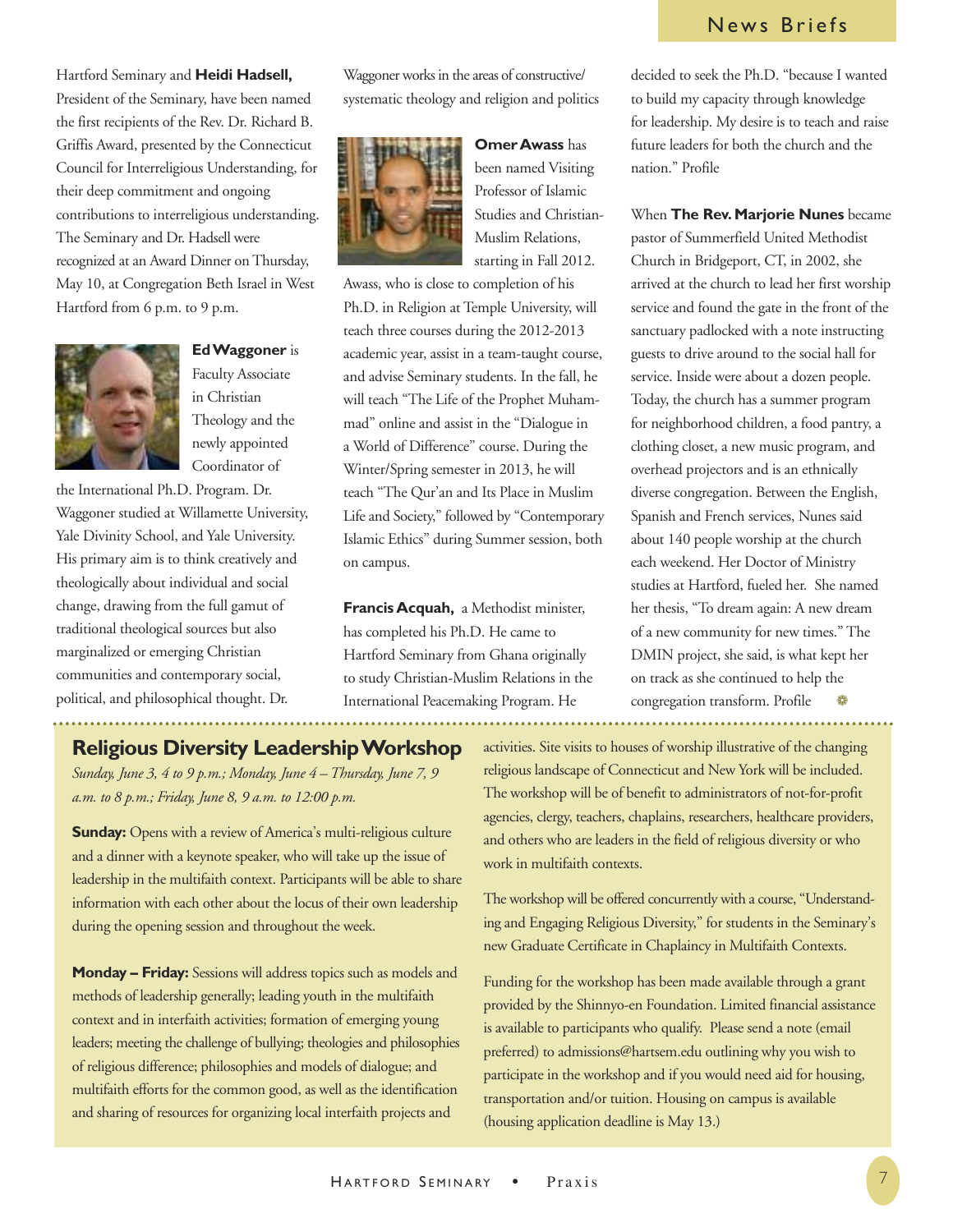# **Faculty in the News**



**ProfessorYahya Michot** has just published a new book, "IbnTaymiyya: Against Extremisms, Texts Translated, Annotated and Introduced by Yahya Michot," (Albouraq Publishers).



**Professor Uriah Kim** has published a new article, "Preaching David and Saul from Multicultural Contexts," in the *Living Pulpit* magazine. The magazine is offering a free trial through June so if you register on the magazine website, then you can read Professor Kim's article without charge.



**President Heidi Hadsell** has been named to the Steering Committee of the International Abrahamic Forum of the International Council of Christians and Jews. The International Abrahamic Forum is an expression of the council's commitment to Jewish-Christian-Muslim dialogue. Dr. Hadsell is one of three Christian members on the nine-member Steering Committee. The main task of the Steering Committee is to further trilateral dialogue as an integral component of the interfaith work of the International Council and its member organizations and to advance the relations and contacts of the International Council with interested people and organizations involved in trilateral dialogue and encounter.



On January 15, the Seminary held a reception to celebrate the release of Professor **MiriamThereseWinter's** new CD, "Loving You, A celebration of All Creation." Here is an [introduction](http://hartsem.edu/news/mt-winter-news) to the CD and MT's [remarks](http://hartsem.edu/news/mt-winter-news) at the reception. This video offers a

four-minute talk by MT about the CD and then her remarks at the reception. ❁

# **Seminary Faculty: Why I LikeTeaching at Hartford Seminary**



**Lucinda Mosher** When I sit in front of a class at Hartford Seminary, almost always the circle of students is multi-national, multi-religious, and multi-ethnic. Every class discussion is an exercise in appreciative conversation in the midst of intense and interesting diversity. I love

the challenge of stimulating and guiding this dialogue.



**MahmoudAyoub** I was invited to Hartford Seminary at the suggestion of our dear late friend Ibrahim Abu-Rabi'. I joined the Seminary faculty as a faculty associate to teach one or two courses on Shi`ism. I was, however, drawn enthusiastically to the life of the Hartford Seminary

community academically, spiritually and intellectually. What I love most about teaching at the Seminary is the warm community relations that bind us together. Our community is a community of faith consisting of individual and small faith-communities. We eat together, pray together

and celebrate together at Jewish, Christian and Muslim festivals and special occasions as a large family, or small community. The Hartford Seminary community is a spiritually bound community, may it long continue.



**Yehezkel Landau** Hartford Seminary is a place where I can thrive, both personally and professionally. I cherish my faculty colleagues and the stimulating interactions among us. I love teaching here, interacting with mature students who really want to be in the classroom,

most of whom bring deep reservoirs of life experience. I relish the chance to share the riches of my own Jewish tradition with Christians and Muslims, and to receive in return the spiritual treasures to which they are heirs. I am grateful, also, for the time I have to do the kind of writing I could not do during my 24 years in Israel, being responsible for administering and raising funds for two peace organizations. The pioneering interfaith training program that I direct,

*Continued on next page*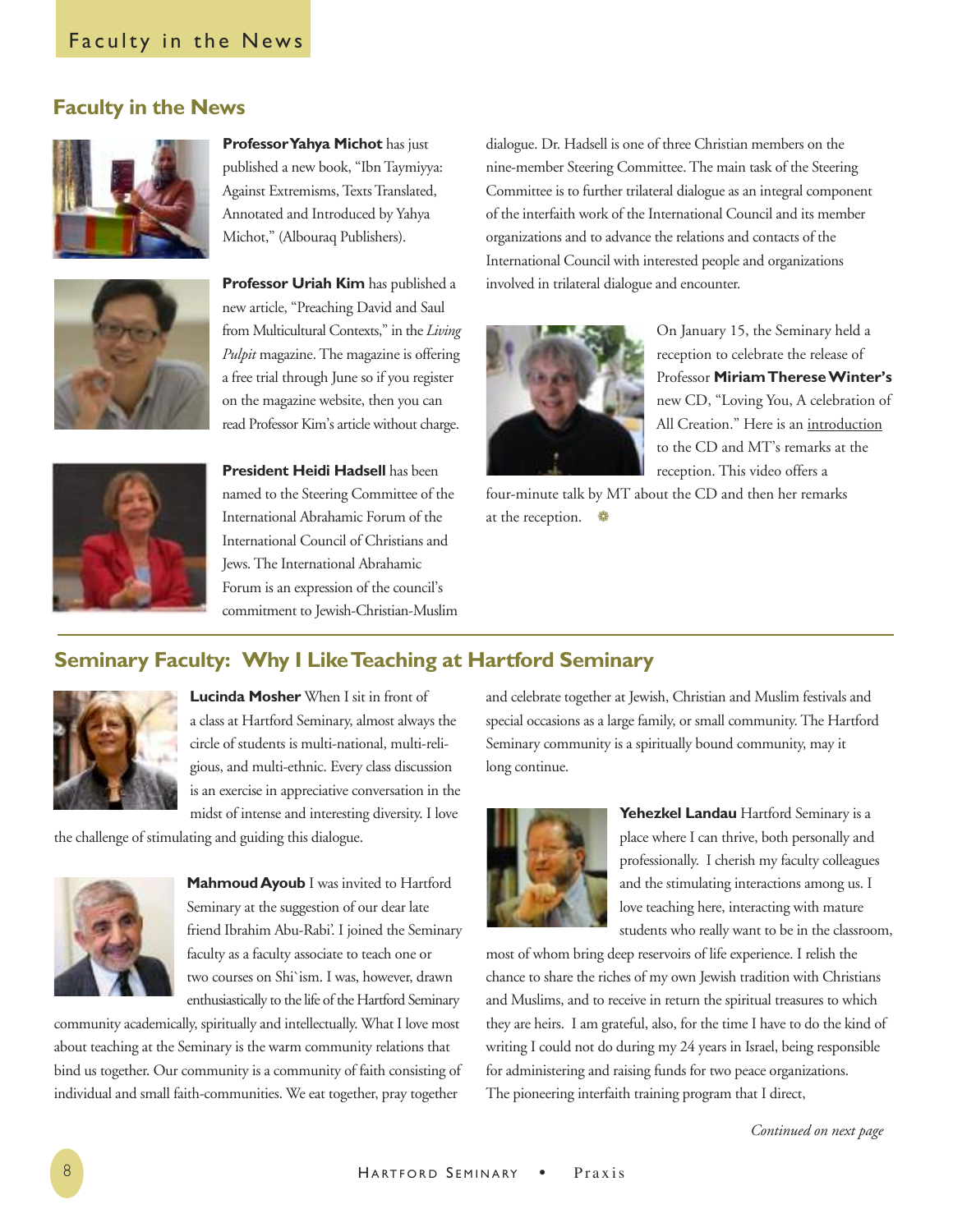# **Why I LikeTeaching at Hartford Seminary**

Building Abrahamic Partnerships, is yet another experiment in creating opportunities for fruitful interfaith study. The combination of academic and experiential modes of learning that characterizes this program could not be undertaken at most seminaries, but here at Hartford Seminary it is a natural outgrowth of earlier educational initiatives. In this new millennium, the Seminary is exploring new ways of training religious leaders, preparing them for ministry in a spiritually heterogeneous society. I am blessed to be a part of this cutting-edge community of scholar-practitioners and to contribute what I can, as a Jew, to the mix of spiritualities that makes this place so vital.



**Adair Lummis** Since I teach several online courses from a sociological perspective, students write weekly how concepts and trends described in course materials relate to their present work, ministries and faith groups. Fascinating and very important learning is provided in

such student reflections for them and definitely for this professor! Generally because Hartford Seminary attracts interested students from diverse locations, faiths, and life trajectories, opportunity to teach such students spur our faculty to gain greater understanding of contemporary implications of what they teach.

# **Awad NamedAssociate Professor of ChristianTheology at Hartford Seminary**



The Board of Trustees of Hartford Seminary and President Heidi Hadsell have named Dr. Najeeb G. Awad, a scholar in systematic and contextual theology, to the faculty at Hartford Seminary.

Awad will become Associate Professor of ChristianTheology at the Seminary, effective August 1.

"I am delighted that Najeeb Awad will be joining the faculty at Hartford Seminary," Hadsell said. "Najeeb is an innovative thinker who has shown great skill as a professor and researcher. Our students will benefit from his scholarship and his fresh approach to theology. He will add in exciting ways to the interfaith dialogue at the Seminary."

Awad, born in Lattakia, Syria, is the first Syrian Protestant Arab systematic theologian. He currently is Lecturer in Systematic and Contextual/Intercultural Theology in the Intercultural Theology program of Göttingen University, combined with the Evangelish-Lutherische Missionseminar, in Hermannsburg, Germany. He also was a Visiting Fellow for a year at Yale Divinity School in 2008-2009.

Awad said he decided to come to Hartford Seminary because of the diversity of the faculty. "Such an atmosphere will be ideal for my scholarship and in teaching theology for today's world," he said.

"It is my belief that my non-western cultural background and life experiences, as well as my versatile intellectual and theological orientations and interests, are going to be valuable to students and also substantially enriched by being a member in the school's faculty," Awad said.

Awad has a Bachelor of Arts from the Near East School of Theology, Beirut Lebanon, and a Master of Arts and Doctor of Philosophy from King's College, London. He currently is completing his Habilitationschrift (a second Ph.D.) at Münster University.

"In welcoming Najeeb to Hartford Seminary, we are receiving a recognized, world-class scholar whose distinctive approach to Christian theology merges closely with the academic mission of our school," said James Nieman, Academic Dean of the Seminary. "Najeeb is a gentle, wise, and engaging theologian who will contribute richly to our conversations in and beyond the classroom. I am eager to have him in our midst starting next fall."

Previously, Awad taught at the Near East School of Theology in systematic theology and Christian doctrine, lectured on Protestant Theology at the Université La Sagesse, Faculté des Sciences Ecclésiales, Beirut, Lebanon and offered a series of lectures on "Science and Religion" at the National Presbyterian Church of Lattakia, Syria.

*Continued on next page*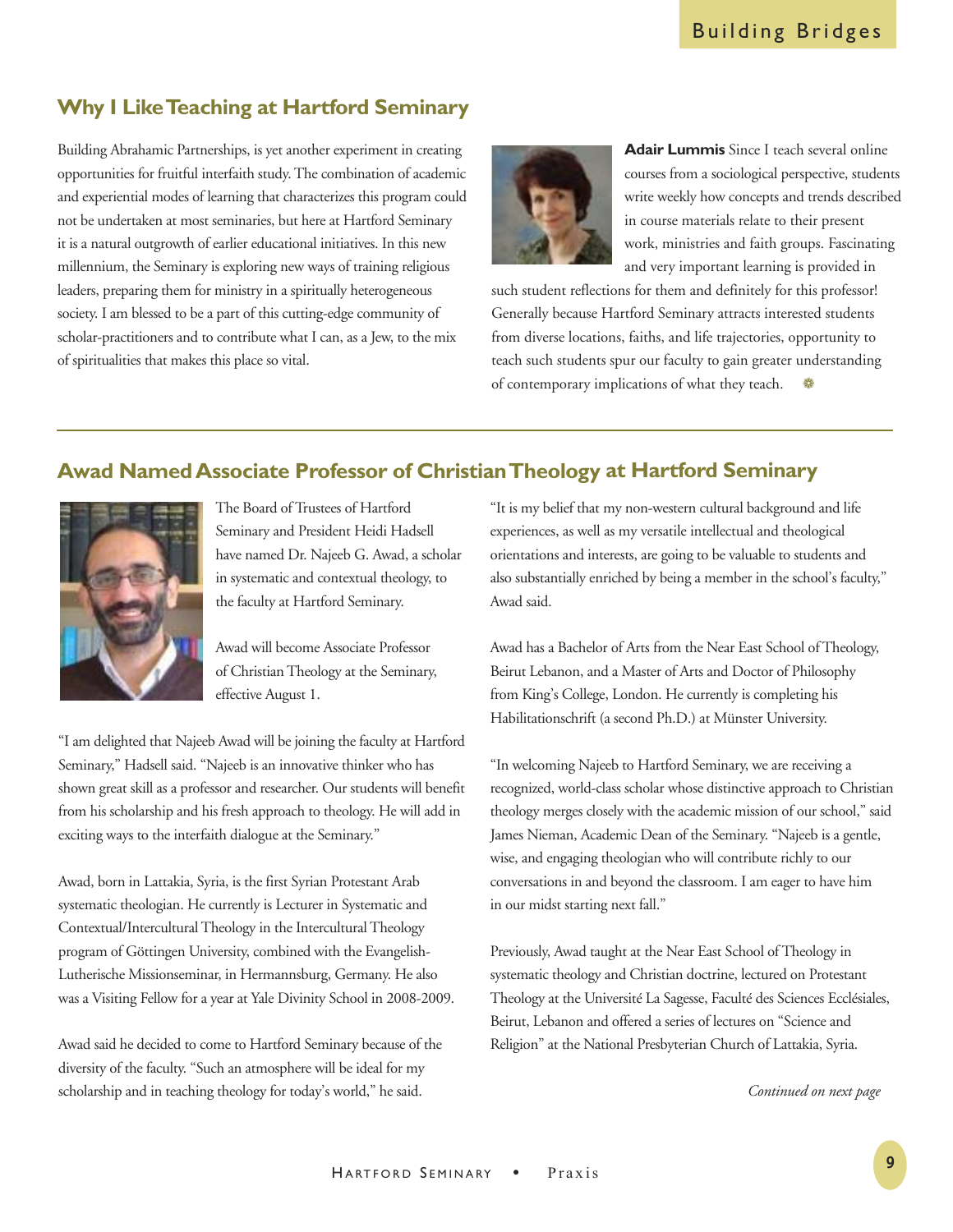# **Awad NamedAssociate Professor**

### *Continued from previous page*

Awad also served as director of youth ministry and chaired the Religious Work Committee for the Reformed Churches of Syria, the National Evangelical Synod of Syria and Lebanon. He was Church Senior Minister, Alhaskeh National Presbyterian Church, in 1997-1998. He was director of religious activities, Aljazerah Province, in the northeast of Syria, part of the National Evangelical Synod of Syria and Lebanon.

He is the author of three books: "God without a Face? On the Personal Individuation of the Holy Spirit" (Mohr Siebeck, 2011); "God, Man and Evil: A Theologico-Existential Study" (Codmus, 2004, in Arabic); and "The Passion Narrative

in the Gospel of Matthew: A Historico-Narrative Criticism" (Al-Thaquafa, 2003, in Arabic).

Most recently he finished writing a contextual theology manuscript on the Arab Spring and the role of Arab Christians in the future of the Near East.

Awad described the strength of Hartford Seminary as "its perception of and serious attention to the radical and challenging paradigm shift that is taking place in theological scholarship in the context of the postmodernist world we live in."

He added, "In educating students from Christian, Muslim and Jewish backgrounds, and creating for these students a dialogue and

interaction venue, Hartford Seminary makes a giant step toward the interreligious, intercultural and cross-cultural future our world is heading to rapidly."

"My main priority will be strengthening and developing the Christian theology scholarship at the school, by offering courses on Christian thought, which, while introducing the main elements of Christian faith, go beyond the narrow boundaries of the traditional, doctrinal and systematic framework of Christian pedagogy and touch upon practical and contextual questions that are pertinent to today's human existence," Awad said.

"I shall also be willing to develop a serious theological dialogue

with my colleagues in Islamic Studies and see how we could together contribute to the furtherance of the interreligious relationship and mutual understanding of Islam and Christianity," he said.

In the fall semester, Awad will teach "Introduction to Christian Theology:The Basic Components of Christian Faith and Life."

Outside work, Awad is a poet and has three poetry books published in Arabic. Also, he said. He ejoys art and cultural activities, as well as sports and, when he has enough time, traveling and discovering new places and sights.  $\bullet$ 

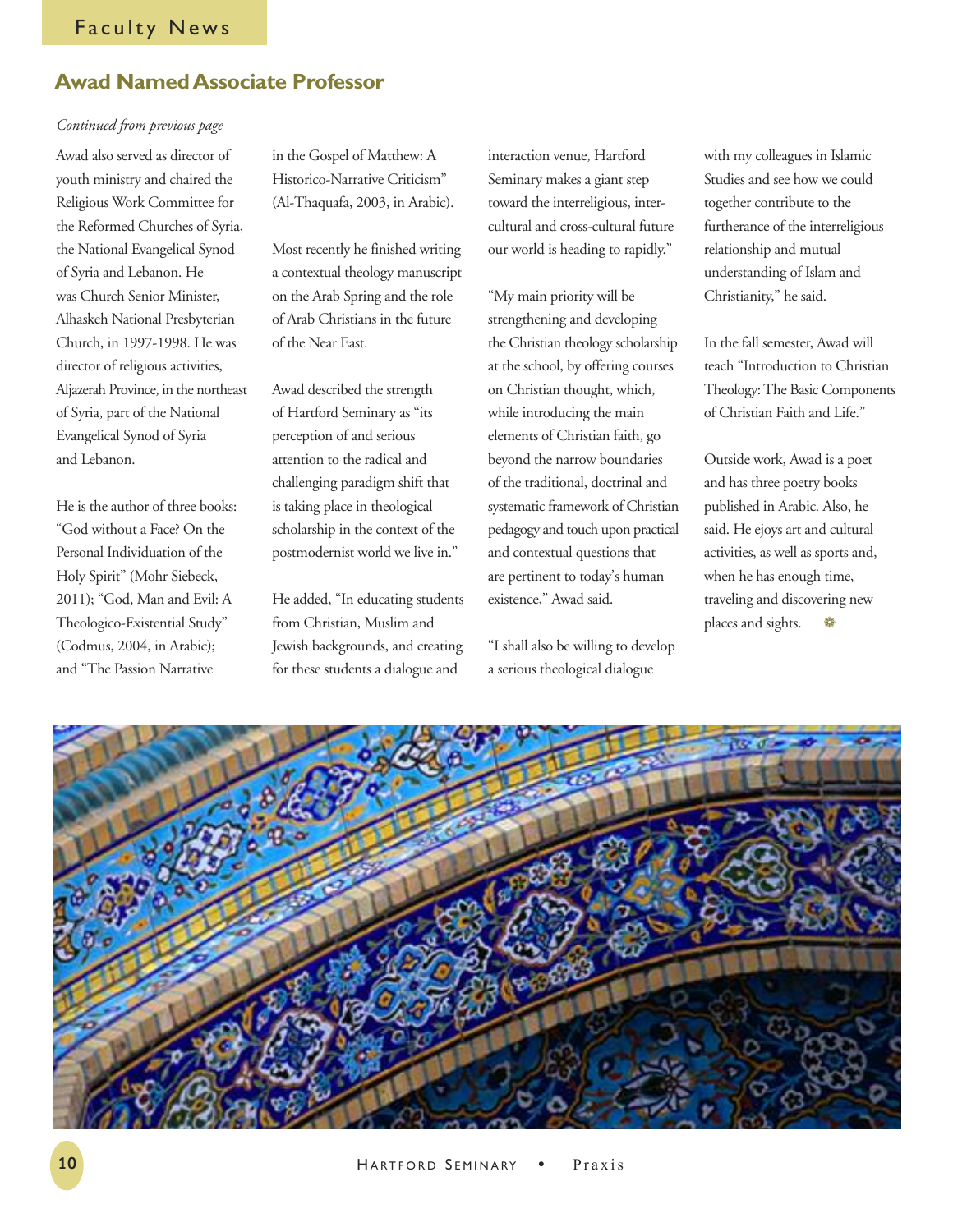# **Three International Peacemaking Program Students at Hartford Seminary**



International Peacemaking Program Students; Hans Abdiel Harmakaputra, Abdullah Khan and Haidar Reda Mohamad.

Hans Abdiel Harmakaputra was a member of the research team for the Communion of Churches in Indonesia, collecting stories and information about church closings and church attacks in West Java, Indonesia. Through this work, he learned about the impact of religious conflict.

In Denmark and his home country of Pakistan, Abdullah Khan devised curricula to introduce the study of human rights in Islamic religious schools and in Christian seminaries.

Working for Mesopotamia, an Iraqi magazine, Haidar Reda Mohamad wrote and published articles on religion in Iraq and on democracy and non-violence. Through their personal experience, all three are immersed in interfaith dialogue. Now Hans, Abdullah and Haidar arestudents at Hartford Seminary's International Peacemaking Program, studying for a Graduate Certificate in Interfaith Dialogue.

Hartford Seminary initiated the International Peacemaking Program (IPP) in 2004, recognizing the need for skilled peacemakers in countries where there is interreligious conflict. Students in the program spend an academic year perfecting their interfaith dialogue and leadership skills, as well as enhancing their public engagement and public speaking skills. In addition to their formal studies, students are embedded in a local faith community where they experience American religious culture firsthand.

Students receive a scholarship covering tuition, books, travel and housing. After a year, the students return home to put their new skills and knowledge into practice.

That is what the three students for 2011-2012 plan to do. Once he returns home, Hans plans to become a pastor and

also a seminary scholar. He said that "I will implement my studies in my church because without changing our old paradigm of 'the other,' it will be very hard to encourage them to come into interfaith dialogue. Secondly, I will continue my interfaith network and see what we can do together for our society. Thirdly, as a seminary teacher, I will promote interfaith dialogue on an intellectual level, without neglecting the practical level, and try to encourage prospective church leaders to engage other faiths in dialogue."

"My objective and aim is to do interfaith dialogue among different faiths to bring peace to my homeland of Iraq," said Haidar.

"I would like to work with those people and organizations who are already working for dialogue or peace building. I will arrange workshops and training sessions for different sections of society. I am also planning to train and teach at the college and university level," Abdullah said.

### **Hans Abdiel Harmakaputra**

In Indonesia, Hans filled a variety of volunteer roles in his and other churches, mainly with youth. He has been a teaching assistant and lecturer at seminaries and published articles on contemporary theology.

Hans has been at the Seminary since the fall. Asked what adjustments he has had to make in his understanding of other religions, after a semester at Hartford Seminary, he replied, "I have found many similarities between Muslims in America and Christians in Indonesia because we are both minorities in number. I have learned a lot from how Muslims here organize themselves and deal with their context as a minority religion. I also made a decision to learn more deeply about Islam as a religion in order to understand my Muslim brothers and sisters in Indonesia and the Seminary is an excellent place for this study." Hans said he decided to study at the Seminary because "I heard that Hartford Seminary is one of a few places in the United States, which provides actual interfaith dialogue learning, both in the classroom and through interaction outside class. I applied for IPP with the hope that I could experience this atmosphere. Also, I wanted to study, in a U.S. context, the issue of religious diversity and how to deal with it, especially Islam and Christianity."

"In my opinion, interfaith dialogue must be based on personal relationships. That is the reason why I began interfaith dialogue by building friendships and understanding with Muslim friends," Hans said.

*Continued on next page*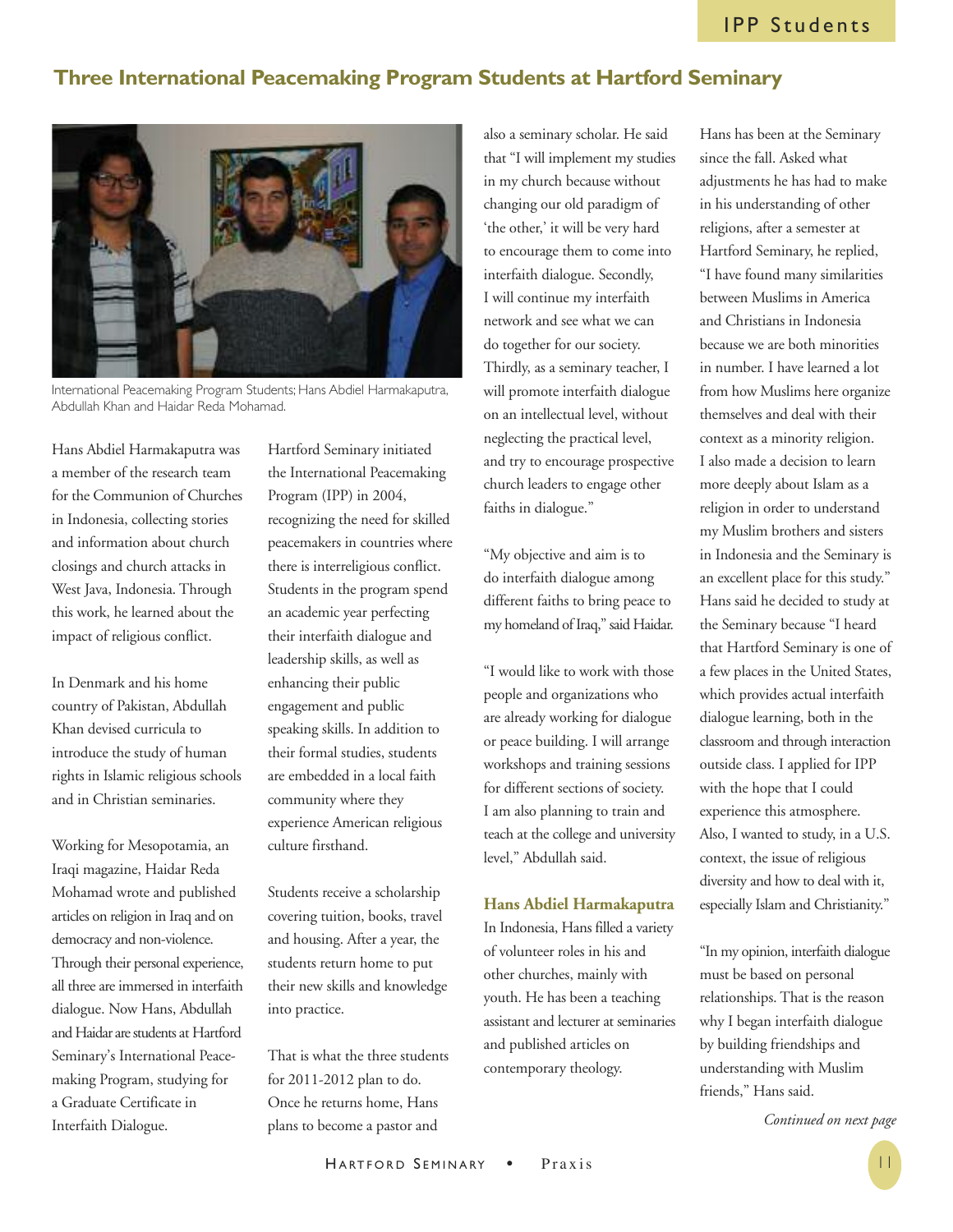# **International Peacemaking Program Students**

*Continued from previous page*

Dialogue is important, he said, because "in Indonesia we have lived side by side for a long time, yet there are many tensions and conflicts even in 'peaceful' situations. I strongly believe that co-existence is not enough, since it is interpreted mostly as indifference toward other faiths. In my opinion, Indonesian people, and also people around the world, should embrace the other in dialogue and mutual praxis in order to create a better society."

### **ABDULLAH KHAN**

Abdullah has been an imam in Copenhagen for the past four years, and previously worked as a research and project coordinator with the Institute of Policy Studies in Islamabad. While working in Denmark, Abdullah was actively involved in numerous intercultural projects, from interfaith dialogues to environmental campaigns. Among his projects in Pakistan was conflict resolution between

diverse sects and organizing interfaith dialogues with Christians.

Abdullah said he came to Hartford because "Hartford Seminary is unique – it is not a typical religious institute but rather offers diversity in terms of religious representation and cultural richness. It will expose me to new dimensions of dialogue and peace building."

Dialogue is important to Abdullah: "In this world we witness almost every day conflicts at different levels. For me, one of the major causes of these conflicts is a deficit in trust and misunderstanding by two or more sides. It is imperative, therefore, that if people can engage in dialogue it will definitely improve the situation and de-escalate the tensions. For me dialogue is the best remedy or resort for peace."

## **HAIDAR REDA MOHAMAD**

Haidar applied to study at Hartford Seminary "to gain knowledge, skills and practices to incorporate into my research and dialogue."

"I hope to come out of this program ready to bring change and work for peace," he said.

He offered an example of the circumstances for misunderstanding in his home country. In Iraq, he explained, many Muslims believe that the Yazidi, members of an Assyrian religion, worship Satan. "But in my research I found that they in fact believe in one God, just as the Muslim population does. As a result of this misunderstanding, more than 1000 people have been killed in Iraq over the past few years. In my effort to change this, I published my research in an Iraqi magazine (Mesopotamia),"

Interfaith dialogue is important to Haidar, because "as an Iraqi citizen, the conflicts in Iraq and in the Middle East affect my daily life on a very personal level. Misunderstanding of other faiths causes the conflicts. When there is interfaith dialogue we can find the common ground among faiths," he said.

During their time in Hartford, the three students will be part of the community at two local faith communities – Hans at First Church of Christ, Congregational, in West Hartford, and Abdullah and Haidar at the Islamic Association of Greater Hartford in Berlin.

They live on campus, in housing that is international and interfaith, and which provides a lived experience of what is learned in the classroom. ❁

# **JewishTheological StudentsTo Study at Hartford Seminary**

Hartford Seminary and the New York-based Jewish Theological Seminary have entered into a pioneering agreement for JTS students to study at Hartford Seminary to gain a better understanding of interfaith relations.

The cooperation between the two seminaries is made possible by a \$25,000 grant by the Prior Family Foundation, which will fund six course enrollments for JTS students at Hartford Seminary during the next year.

It is a continuation of a partnership between Hartford Seminary and the Jewish Theological Seminary that includes a national conference entitled "Judaism and Islam in

America Today." Entering its third year, the conference is sponsored by Hartford Seminary, JTS and the Islamic Society of North America and funded by the Carnegie Corporation.

In addition, the partnership has involved enrollment of Muslim religious leaders studying at Hartford Seminary in a Clinical Pastoral Education program located at JTS.

This new program will build on the Seminary's commitment to Abrahamic dialogue by increasing the presence of Jewish students on campus. It will enhance the educational experience of current students by introducing Jewish conversation partners and will

*Continued on page 15*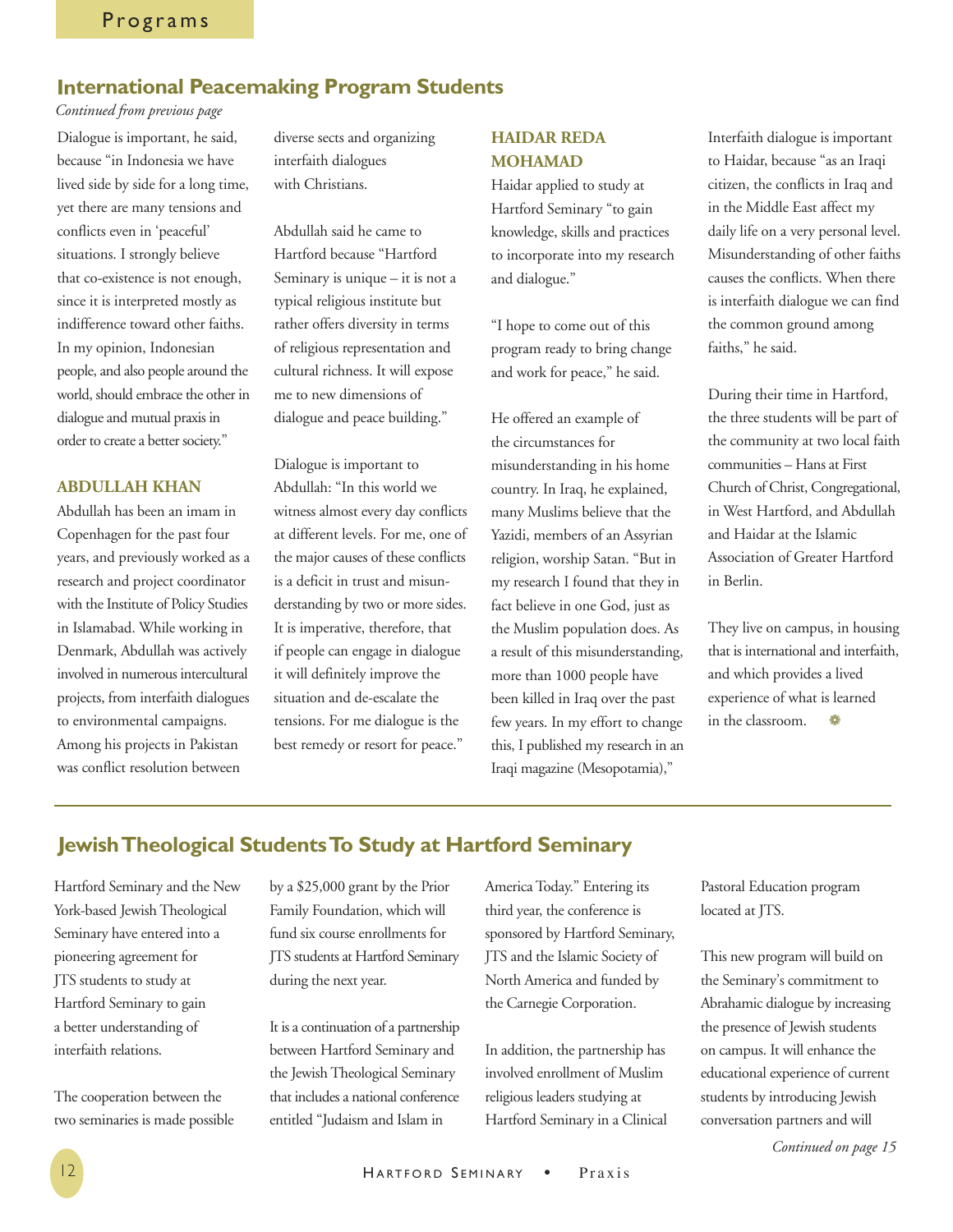The Hartford Seminary community has lost the following beloved members. Our thoughts and prayers go out to their friends and families.

### The **Rev. Dr.Richard B.**

**Griffis** died in Washington, DC on December 6, 2011 at the age of 77. Dr. Griffis was a minister in the United Church of Christ for 51 years, serving congregations in, among other places, Hartford and Greenwich, Connecticut, and working for the Connecticut Conference of the UCC as well as in the UCC national offices. He was active in the civil rights and anti-war movements of the 1960s, and continued to work and advocate for peace and justice domestically and internationally. Dr. Griffis founded the Connecticut Council on Interreligious Understanding, and was a long-time Corporator of Hartford Seminary. His obituary read in part, "At Richard's core, and in all of the work he did throughout his life, there was a quiet determination to create a more just and peaceful world." Dr. Griffis is survived by his wife, Anne, two sons, a daughter, and their families.

### **Charles H. Groesbeck,B.D.**

'57, died on March 11, 2011. No further information was available.

**The Rev. Dr.Ralph Emer**son Henard, B.D. '45, died on November 12, 2010, in Boulder, Colorado. Ralph was minister of the First Methodist Church in Boulder from 1966 to 1972, previously having served parishes in Mystic and East Hartford, Connecticut, East Greenwich and Providence, Rhode Island, Columbus, Ohio and Indianapolis, Indiana. Ralph also held a number of administrative positions at the University of Colorado from 1974 through 1987. He was survived by his wife of 66 years, Ruth Fielding Henard, and a son and daughter.

### **Dr.Nelson M.Hoffman,Jr.,**

**KSM** '48, died on August 1, 2008 in Versailles, KY, according to his son, Nelson M. Hoffman, III. After service in World War II, he received his Master's degree in history from the University of Kansas, and then came to the Kennedy School of Missions. From 1949 through 1957 he served as an educational missionary of the Methodist Church in South India at Hyderabad, Tandur, and Kodaikanal. Upon his return to the United States, Nelson served as a pastor of the Methodist Church in Williamsburg, Kansas, and then taught in the history departments of the University of Kansas, Emory-at-Oxford, Georgia, and Florida Southern College. He received his Ph.D. in history from the University of Kansas. He then served in a variety of leadership positions in secondary and undergraduate institutions, including as President of Midway College.

The final chapter of his working life was as vice president of Capital Formation Counselors in Belleair Bluffs, Florida. Dr. Hoffman was survived by his wife of 65 years, Marjorie, five children, and extended family.

Through **Dr.Esther Megill,** '60, '66, the Seminary learned of the death of Miss Jean Hoska, M.A. '60, on December 10, 2011. Following graduation Jean worked for the Women's Division of the Methodist Church as a "rural worker" (later called "Church and Community Worker"). She was commissioned a Deaconess in January of 1963, and in 1971, entered Peabody College in Nashville, later graduating with an EDS degree (Specialist in Education). She then served as an associate professor at Tennessee Technical University in Cookville, preparing teachers to teach students with special needs. She herself worked in an elementary school in Cumberland County, Tennessee, teaching special education students. Miss Hoska retired in 1995 to Asheville, North Carolina.

Duncan Knowles communicated that his grandfather, **Archie Knowles,** '29, died in 1980, having worked for the Hartford YMCA, and been Executive Director of Camp Hazen in Chester, Connecticut.

Meredith Martin contacted the Seminary to convey that her

husband, **The Rev.JamesA. Martin,** APS, '99, died on December 24, 2008 in Littlestown, Pennsylvania.

### **The Rev.Albert M.Nehls,**

**B.D.**'70, was remembered by his friend and classmate Andrew Terwilleger,'70, who contacted the Seminary after learning of Albert's death on October 19, 2011. Albert served two churches in Hopkinton, New York after finishing seminary, and also worked with social services in that area. With his wife, Jeanne, and growing family, Albert relocated to western Kentucky, where he worked as a counselor and chaplain at Lincoln Village, a State correctional facility for teenagers. Albert and Jeanne were parents to nine children, six of which they adopted.

**John B.Walsh,** a Corporator of the Seminary for many years, died on December 26, 2011 at the age of 78. John spent his career with Aetna Realty Investor, Inc., was parishioner and staff member of St. Patrick-St. Anthony Church, and volunteered his time and expertise to an array of service roles in greater Hartford, including the Seminary.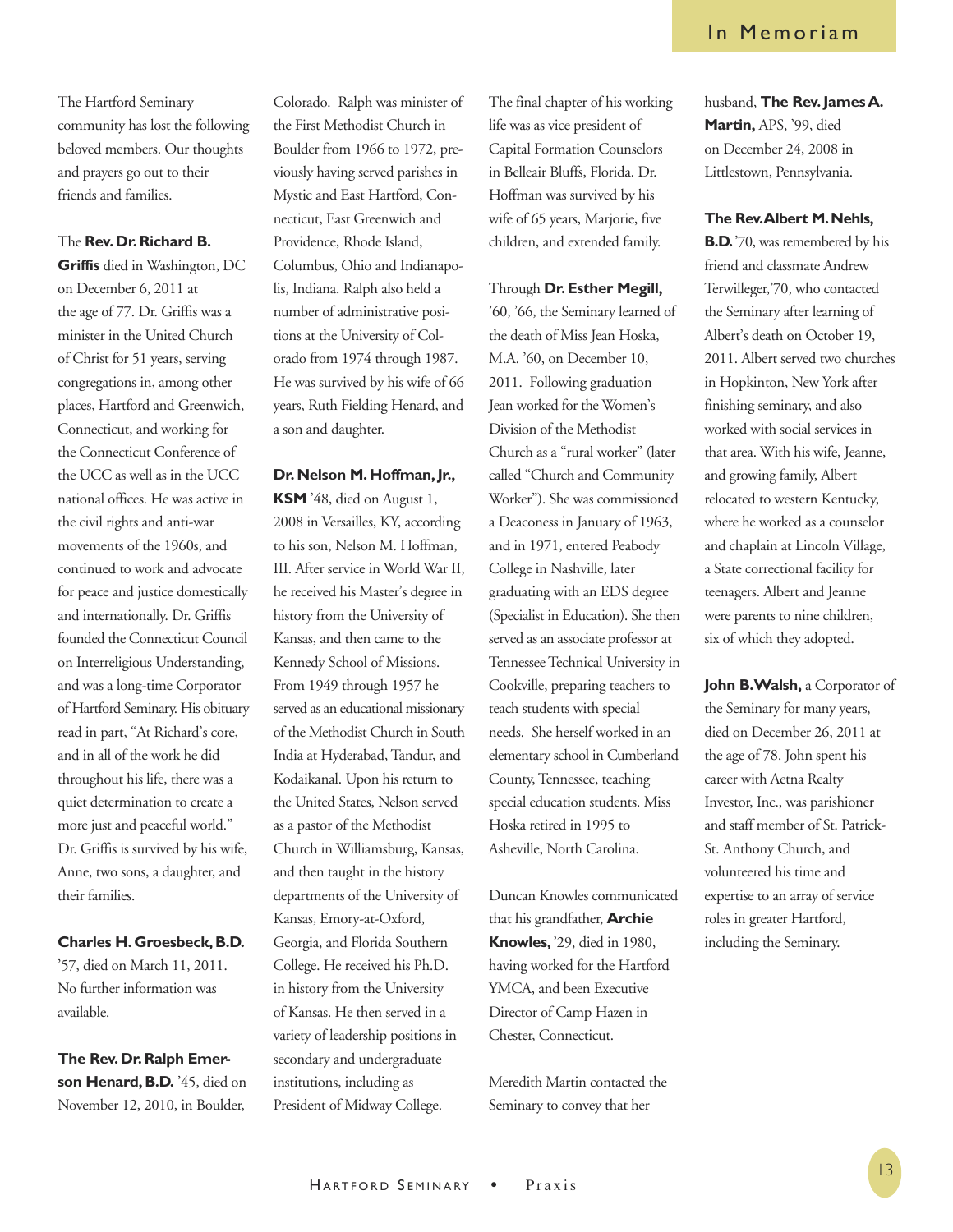# Alumni/ae Notes

### **Christopher A. Wright, M.A.** '73,

reports that "after 30 years as a photographer involved in black and white large format and historic photography, I published, under the name of my company, "Visions in Silver Photography," in December 2011, my first book of personal images, along with essays explaining the spiritual background of my personal/artistic aesthetics," entitled, Still Life—Still Living. In December 2011, Chris participated in a symposium sponsored by the Religion Department of the University of Florida, Gainesville, called "Multidisciplinary Approaches to Plants and Religion," which included presentations by a variety of experts in ethnobiology, botany, entheogenics and ritual behavior related to use of sacred plants. More information on Chris' work and inspiration, as well as on his available and upcoming books, is available at www.visioninsilver.com.

After seeing his name on the "lost alumni/ae" list, **Dr. Franklin D. Graham, M.A.** '63, reports that he his living in Daytona Beach, Florida, serving as President of Heritage Academy there.

After studying at Hartford Seminary in the Cooperative Master of Divinity program, the **Rev.Charles G.Taylor** completed his program at Andover Newtown, and became the minister of the United Church of Ware (UCC) in Massachusetts in April of 2011.

**Stephen J. Nelson, M.A.R.S.** '72, has published "Decades of Chaos and Revolution: Showdowns for College Presidents," the story and comparison of two eras in higher education history. The first era covers the period of the 1960s through the mid-1970s, and the second

is the first decade of the 21st century. Both decades were marked by events that shook the foundations of colleges, universities, and society as a whole. Steve tells the story through the eyes of the presidents of the institutions involved in the chaos of those eras. Steve is associate professor of educational leadership at Bridgewater State University and senior scholar in the Leadership Alliance at Brown University. He has written three previous books about the college presidency: Leaders in the Crossroads: Success and Failure in the College Presidency, Leaders in the Labyrinth: College Presidents and the Battleground of Creeds and Convictions, and Leaders in the Crucible: The Moral Voice of College Presidents. For information on his latest book, go to:

<https://rowman.com/ISBN/9781442210820> ❁

# **Alumni/ae Reunion**

Friday, June 1 11:00 a.m. to 4:00 p.m.

### **ALL classes invited and encouraged to attend!**

### **Key Events**

- Welcome by President Heidi Hadsell and presentations by faculty and others on what's new and upcoming at the Seminary
- Alumni/ae lunches—opportunity to gather with fellow program graduates (M.A., B.D./M.Div., D.Min, WLI, BMP, etc.)
- Conversation with International Peacemaking Program students Abdullah Khan of Pakistan, Hans Harmakaputra of Indonesia, and Haider Reda Mohamed of Iraq



- Opportunities to discuss the work of the Seminary Alumni/ae Council with President Salahuddin Muhammad and Vice President Karen Bailey-Francois.
- Commencement Exercises 2012 (at 5:00 p.m.) -- at which the class of 1962, celebrating their 50th anniversary of graduation, will be recognized.

**To register or for further information, contact The Rev. Dr. Jonathan Lee, Chief Development Officer and Director of Alumni/ae Relations, at 860.509.9556 or jlee@hartsem.edu.**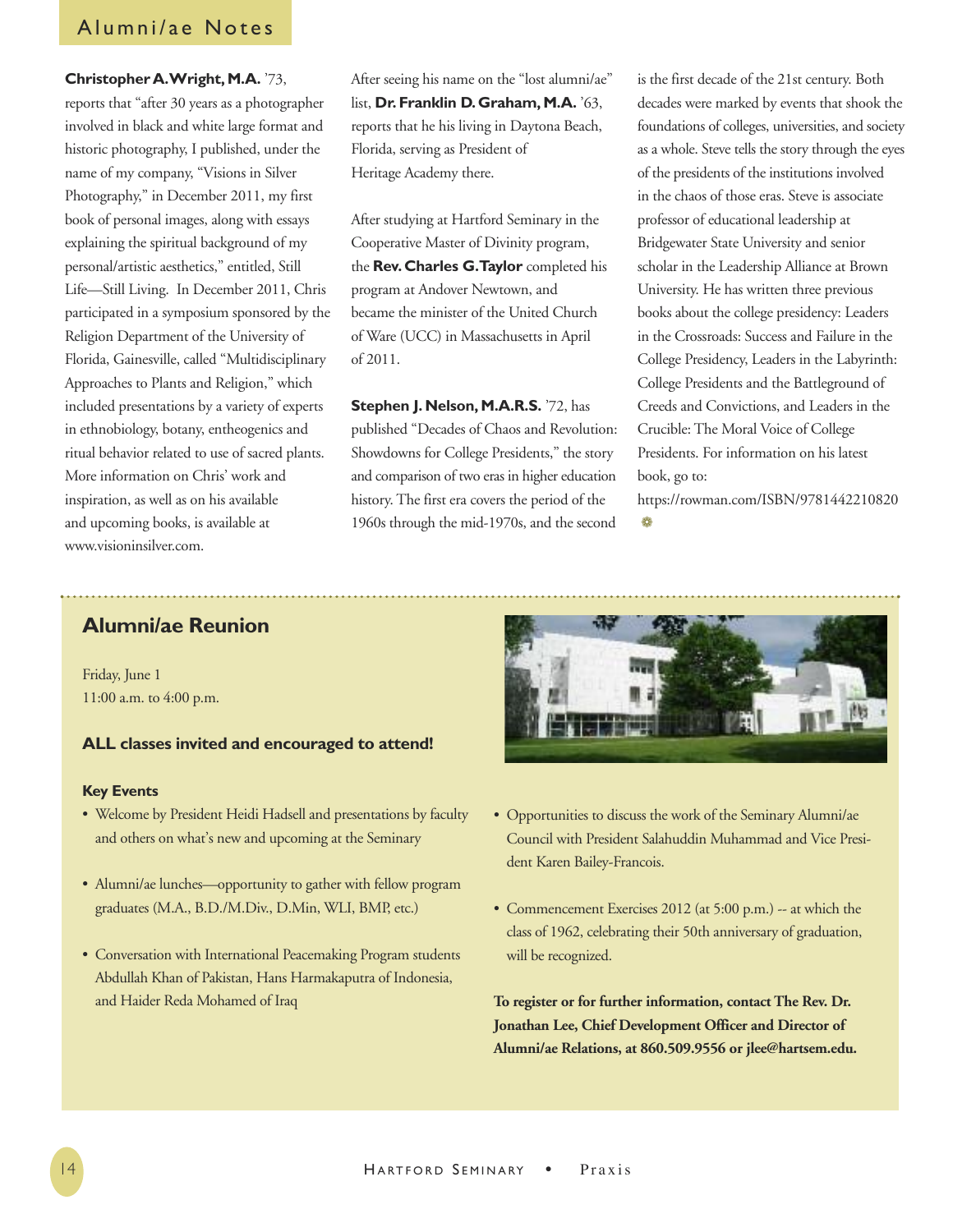# **JewishTheological StudentsTo Study at Hartford Seminary**

### *Continued from page 12*

provide Jewish rabbinical students the opportunity to engage in interfaith dialogue with students of other faiths.

A key component of the program involves the opportunity for the JTS students to live on campus in Hartford while attending intensive classes during the summer. In this way, students will benefit from a lived experience of what is learned in the classroom.

The first JTS students to take advantage of the program are likely to study at Hartford Seminary during the summer session 2012 that begins in June. JTS currently is recruiting students for the program, which will continue for three years.

"I am deeply appreciative of the generosity and imaginative thinking of Neil and Trudie Prior and their commitment to interfaith education. It is so important that Hartford Seminary continue its work in interreligious dialogue and understanding. The Priors' gift will help make this possible in a new and exciting way," Dr. Heidi Hadsell, President of Hartford Seminary, said.

Cornelius B. Prior, Jr., chairman of Atlantic Tele-Network Inc., headquartered in Beverly, MA, is the grantor of the family foundation. Gertrude J. Prior, president and general manager of Coral World Ocean Park in St. Thomas, is trustee. She serves on the Board of Trustees of Hartford Seminary.

Hadsell added, "It is vitally important to prepare religious leaders of all faiths to lead their faith communities in an increasingly plural environment. Hartford Seminary is a key player in this effort, through our various interfaith initiatives and now through this program."

"The opportunity for rabbinical students from the Jewish Theological Seminary to study at Hartford Seminary in the multi-faith environment of Christian and Muslim colleagues is a Godsend," said Rabbi Burton L. Visotzky, Appleman Professor of Midrash and Interreligious Studies and Director of the Milstein Center for Interreligious Dialogue at JTS.

"Hartford's pioneering program affords JTS students an opportunity to supplement their rabbinic education with first-hand knowledge of the other Abrahamic religions. We expect this will help create a cadre of Jewish, Christian, and Muslim leaders who know one another's religions. This innovative opportunity will engender a network of likeminded clergy who can work together for a more hopeful future," Visotzky said.

Rabbi Daniel Nevins, Dean of the JTS Division of Religious Leadership, concurred with Visotzky and added, "JTS Rabbinical students have shown deep interest in learning about and from other faith traditions. This opportunity is a cause for celebration in our community, and we are very grateful to Hartford Seminary for extending this generous invitation to our students."

The program is further evidence of Hartford Seminary's pioneering approach to theological education. The Seminary offers the only accredited program to educate Muslim chaplains and in the past

year has begun certificates for imams and Muslim community leaders and for chaplains serving in multifaith contexts.

Cornelius Prior practiced law and investment banking in New York City before co-founding Atlantic Tele-Network (ATN) in 1987. He is the chairman of ATN, a public telecommunications industry holding company and the chairman of Caribbean – Central American Action (CCAA), a not-for-profit organization promoting investment in the Caribbean. He graduated from Holy Cross College and currently serves as a member of its President's Advisory Council.

Gertrude Prior practiced law in Washington, D.C., before becoming president of Coral World Ocean Park. She is a former President of the Hebrew Congregation of St. Thomas and currently serves as a member of the Board.

Previously, the Priors made a \$500,000 gift toward an endowed faculty chair at Hartford Seminary in Abrahamic Partnerships.  $\bullet$ 

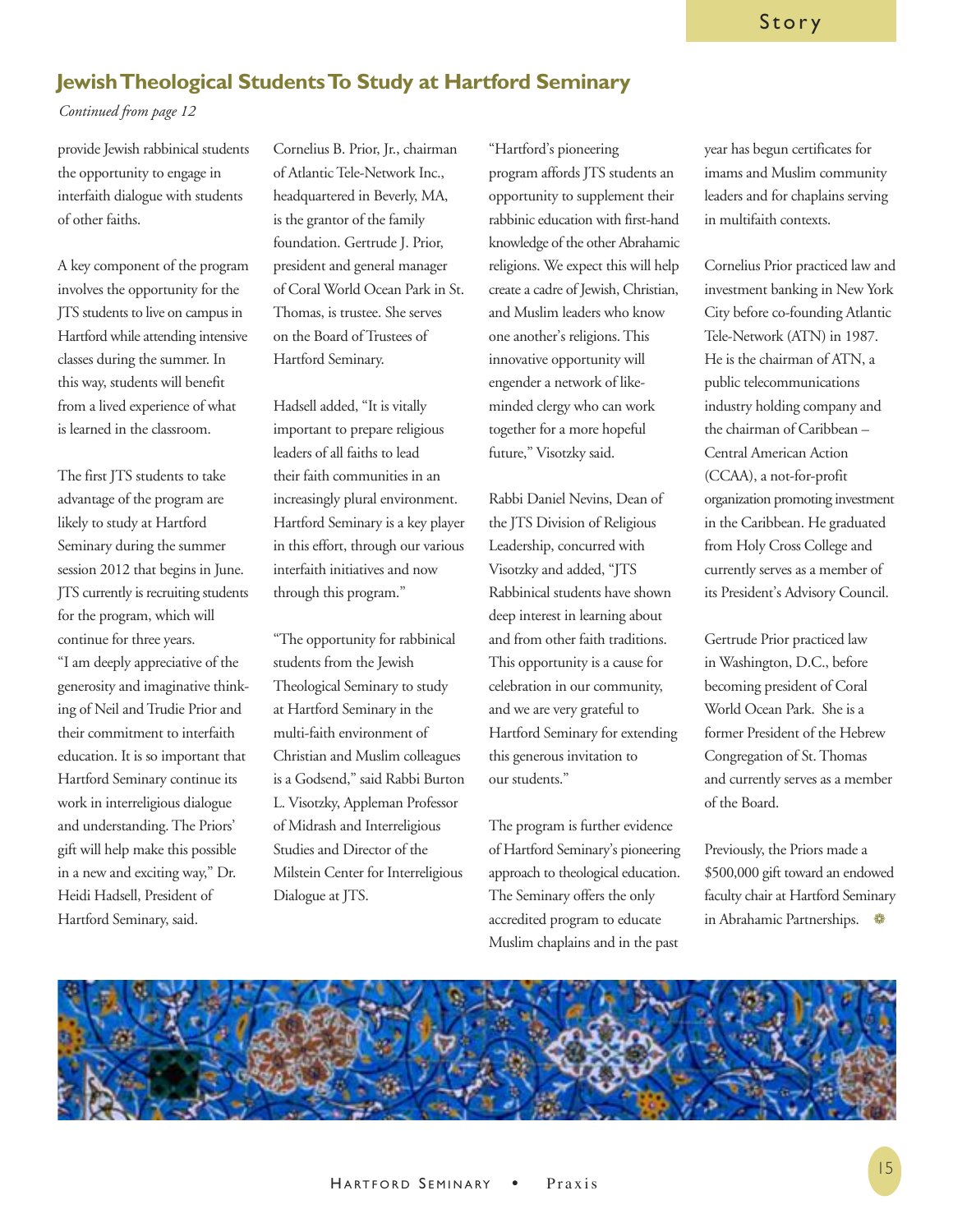# **IndonesiansTo Study at Hartford Seminary**

Nahdlatul Ulama, which is based in Indonesia and is the world's largest independent Muslim organization, and Hartford Seminary, have signed an agreement for 10 Indonesian students per year to study at Hartford Seminary.

"I am delighted to have NU and the Indonesian government as partners," Heidi Hadsell, President of Hartford Seminary, said. "Their agreement to send students strengthens our commitment to prepare peacemakers and make a positive contribution to interreligious understanding. It also enriches the community of dialogue here on campus and in local faith communities."

Five students will pursue a Master of Arts degree in Islamic Studies and Christian-Muslim Relations and five will participate in the International Peacemaking Program, which leads to a Graduate Certificate in Interfaith Dialogue or Islamic Studies and Christian-Muslim Relations. The first students will start their studies in the fall. The agreement is for three years.

Indonesia's Ministry of Education and Ministry of Religious Affairs will provide the financing for the students to attend Hartford Seminary.

"I would like to thank Alwi Shihab, our trustee, for working with us, NU and the government



In late 2011, Dr. H. Marsudi Syuhud, general secretary of NU, and Professor Dr. Said Aqil Siroj, general chairman, visited Hartford Seminary to initiate discussions that have led to the agreement.

in Indonesia to reach this agreement," Hadsell added.

Alwi Shihab is Special Envoy to the Middle East and the Organization of the Islamic Conference for the President of the Republic of Indonesia. Formerly he was Indonesian Coordinating Minister for People's Welfare and Foreign Minister.

The Master of Arts degree in Islamic Studies and Christian-Muslim Relations is located in Hartford Seminary's Duncan Black Macdonald Center for the Study of Islam and Christian-Muslim Relations. This center embodies Hartford Seminary's 100-year commitment to the study of Islam, Christianity and their complex relationships throughout history and in the modern world.

The Seminary initiated the International Peacemaking Program (IPP) in 2004, recognizing the need for skilled peacemakers in countries where there is interreligious conflict. Students in the program, who are young religious leaders, spend an academic year perfecting their interfaith dialogue and leadership skills, as well as enhancing their public engagement and public speaking skills.

In addition to their formal studies, students are embedded in a local faith community where they experience American religious culture firsthand and where they serve as windows onto their own countries, cultures and religious communities for the people in those congregations.

The agreement between NU and the Seminary also calls for a conference every other year, alternating between Hartford and Indonesia, that brings together students, alumni/ae, faculty and community leaders to take steps toward the development of a cooperative model for interfaith education.

NU funds schools, hospitals, and other institutions in Indonesia. It organizes communities in order to help combat poverty. NU manages 18,000 boarding schools from elementary to senior high school and 112 universities as well as 124 hospitals and other institutions. It has more than 40 million members. ❁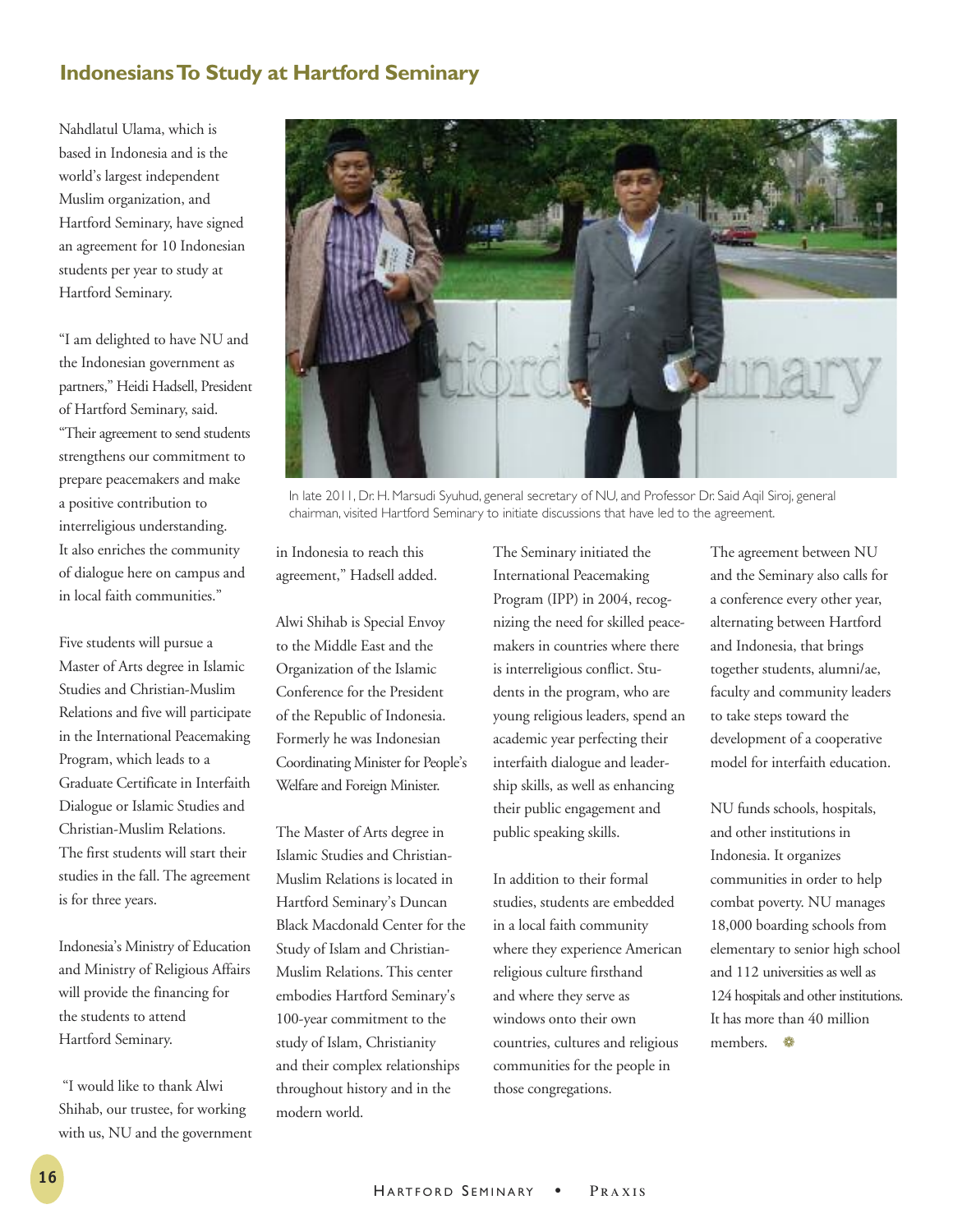# **Summer Course Schedule 2011**

Hartford Seminary's Summer Session 2012 will run from Monday, May 21 through Sunday, July 1. Most courses are weeklong intensives and will be held from 9 a.m. to 5 p.m. during the weeks of June 4-8, June 11-15, June 18-22 and June 25-June 29. The Seminary's courses are open to the public and carry three graduate level credits. Individuals who do not wish to take courses for credit may apply to take courses as an auditor. Many classes fill up quickly, so participants are urged to register early to ensure a place in their courses of choice.

For those enrolled in a three-credit course, the cost is \$1,800. The non-credit audit fee is \$575 A special audit fee of \$385 is available for: those who are age 60 and older, persons 55 and older receiving disability income, graduates of Hartford Seminary degree programs or the Certificate of Professional Ministry (cooperative M.Div.), donors of \$250 a year or more, Hartford Seminary Adjunct Faculty, and up to three specially designated members of churches that participate in the International Peacemaking Program of the Seminary. There is a limit of one course per academic year to receive the special rate except persons age 60 and older, for whom there is no limit.

To register, please contact the registrar's office at (860) 509-9512. Her email is registrar@hartsem.edu. To see specific course syllabi or learn more about Hartford Seminary and its faculty, visit our website, www.hartsem.edu.

You also may access a registration form at [http://www.hartsem.edu/sites/default/files/2012\\_summer\\_course\\_reg](http://www.hartsem.edu/sites/default/files/2012_summer_course_reg_form.pdf) [\\_form.pdf](http://www.hartsem.edu/sites/default/files/2012_summer_course_reg_form.pdf)

### **ARTS OF MINISTRY**

### **Chaplaincy Models and Methods** (AM-602) **NEW**

*Sunday, June 10, 4:00 to 9:00 p.m.; Monday, June 11 – Thursday, June 14, 9:00 a.m. to 7:00 p.m.; Friday, June 15, 9:00 a.m. to 12:00 p.m.*

This course will provide an orientation to the role of the chaplain and methods suitable to the contexts in which chaplains characteristically serve including: schools, colleges, and universities; prisons; health care facilities; fire and police departments; and the military. Students will be introduced to the 29 competencies expected of board-certified chaplains (and valuable to all chaplains) and practical information for service in spiritually and culturally diverse contexts. Students will also receive specialized training in disaster spiritual care, a useful competency in any trauma situation. (This course is required for all students enrolled in the Graduate Certificate Program in Chaplaincy in Multifaith Contexts.). *Lucinda Mosher, Faculty Associate in Interfaith Studies*

### **Addiction and Spirituality: Dealing with Holes in the Soul** (AM-634)

*Monday, June 25 – Saturday, June 30, 9:00 a.m. to 5:00 p.m.*

This course will examine the largely unacknowledged and sorely underexamined epidemic of addiction in the United States. Statistics show that one out of every seven persons in the United States has some form of substance abuse. Every church, mosque, synagogue and temple has persons afflicted and affected by addiction. A holistic, pastoral overview of ministry to persons with addictions will be presented through reading, presentations, research and dialogue in and outside the classroom. Using the various models of addiction - moral, mental health, medical, etc., - we will discuss the underlying spiritual issues of sin, shame, unforgiveness and the spiritual responses of healing, forgiveness and grace. Persons engaged in religious leadership and service of all types, including pastors, imams, chaplains and the regular congregational member who cares and gives care will be interested in this important course. *The Rev. Dr. Charles Williams, Adjunct Professor of Arts of Ministry and Chaplain at Osborn Correctional Institution and Carl Robinson Correctional Institution*

### **Organizational Leadership for Justice in Congregation and Community** (AM-644)

*Friday, June 29, 5:30 p.m. to 9:00 p.m.; Saturday, June 30 – Sunday, July 1, 9:00 a.m. to 5:00 p.m. and Saturday, August 18 – Sunday, August 19, 9:00 a.m. to 5:00 p.m. plus additional online work between the two class periods*

"Am I prepared to lead?" "How do I lead change and create a more just world?" "How do I manage diversity and conflict in my congregation and in the community?" Questions like these are frequently asked by religious leaders and those entering professional ministry, who yearn to translate their theological and academic training into practical and effective organizational and leadership strategies.This course is designed to explore the personal skills, analytic perspectives, and strategic knowledge needed to be a compassionate leader in religious systems and an effective agent of justice and social change in public life. Drawing on organizational systems theory, you will (1) investigate your personal understanding and style of leadership, (2) discover your role as a leader within a congregational or ministry setting, (3) learn about leadership processes in teams and organizations, strategic planning and measures for conducting congregational evaluations and assessments and (4) be provided with strategic tools for leading change around issues of race, ethnicity, gender, sexual orientation, and economic justice. Through readings, class discussion, reflection papers, and case studies, you will be *continued on next page*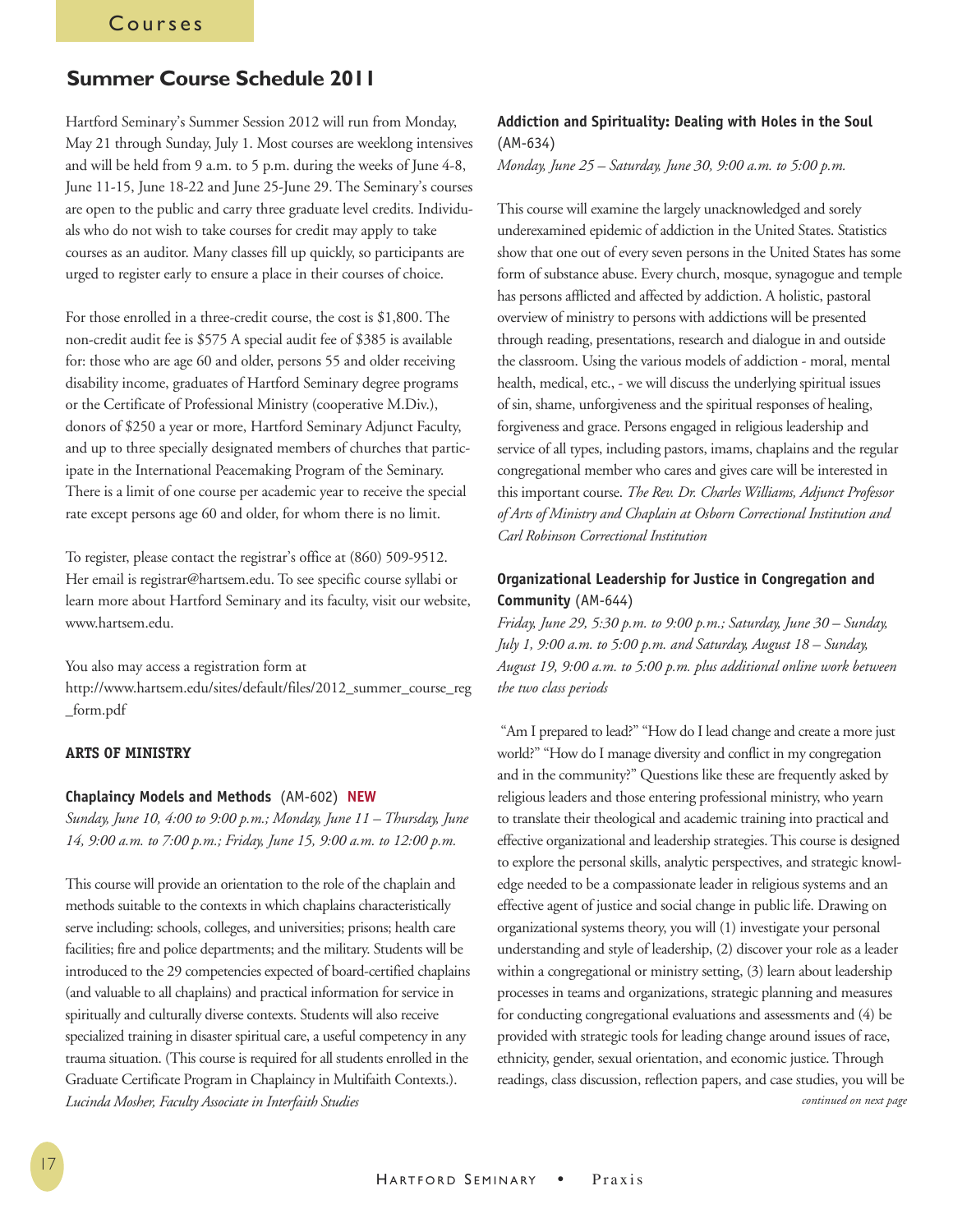### *Continued from previous page*

encouraged to shift both your paradigm and questions about leadership, and will be empowered to picture yourself as an effective leader of religious and politico-social change in an interfaith context. *The Rev. Dr. William McKinney, Adjunct Professor in Religion and Society and past President of Pacific School of Religion, Berkeley, California*

### **DIALOGUE**

**Understanding and Engaging Religious Diversity** (DI-641) **NEW** *Sunday, June 3, 4:00 to 9:00 p.m.; Monday, June 4 – Thursday, June 7, 9:00 a.m. to 8:00 p.m.; Friday, June 8, 9:00 a.m. to 12:00 p.m.*

Through reading, discussions, multi-media presentations, and site-visits, students will be guided toward gaining (or improving) an understanding of America's current religious landscape, a conceptual grounding in the beliefs and practices of a number of America's religions, some awareness of the internal diversity of these religions, and strategies for engaging this diversity—including an opportunity to clarify and articulate one's own theological/philosophical position on the fact of religious manyness. Students will also explore a variety of forms and methods of leadership in religiously plural contexts. (This course is required for all students enrolled in the Graduate Certificate Program in Chaplaincy in Multifaith Contexts.) *Lucinda Mosher, Faculty Associate for Interfaith Studies*

### **Building Abrahamic Partnerships (DI-650)**

*Sunday, June 24 – Sunday, July 1 (intensive schedule, includes all days and some evenings)*

This eight-day intensive training program offers a practical foundation for mutual understanding and cooperation among Jews, Christians, and Muslims. Participants learn about the tenets and practices of the three faiths, study texts from their respective scriptures together, attend worship at a mosque, synagogue, and church, and acquire pastoral skills useful in interfaith ministry. Combining the academic and the experiential, the course includes ample time for socializing over meals and during breaks. Building on Hartford Seminary's strengths as an interfaith, dialogical school of practical theology, this team-taught program is a resource for religious leaders who are grounded in their own traditions while open to the faith orientations of other communities. Due to the interfaith nature of this course, we aim for equal representation among each of the three Abrahamic traditions in admitting students to this course. *Yehezkel Landau, Faculty Associate in Interfaith Relations*

### **HISTORY**

### **The Multi-Cultural Mediterranean** (HI-683) **NEW**

*Monday, June 11 – Saturday, June 16, 9:00 a.m. to 5:00 p.m.*

The Mediterranean is often divided into the Christian and Islamic sides, implying a religious uniformity that did not exist on either shore. This course focuses on the history of the Islamic Mediterranean as a multi-religious space where Jews, Christians, and Muslims lived, traded, and even worshipped together. Beginning in the Middle Ages, the course uses documents from the Cairo Geniza to illuminate the day-to-day interactions of Jews, Muslims, and Christians in medieval Egypt and beyond. It covers the Ottoman Empire through the nineteenth century, looking at the Ottomans as among the most religiously diverse empires in world history. The course seeks to introduce students to Middle Eastern history while challenging preconceptions about the religious makeup of the region. Through the history of the Mediterranean, this course explores how pre-modern people of different faiths lived together before the widespread belief in values like tolerance and religious equality. *Jessica Marglin, Adjunct Professor of History and Ph.D. candidate at Princeton University*

### **RELIGION AND SOCIETY**

### **Megachurches** (RS-686)

*Monday, June 4 – Friday, June 8 -- 9:00 a.m. to 7:00 p.m. (Monday, Tuesday and Thursday), 9:00 a.m. to 5:00 p.m. (Wednesday) and 9:00 a.m. to 3:00 p.m. (Friday)*

Imagine a congregation where 10,000 people gather each week for worship, where church budgets are \$15 million a year and where thousands of people volunteer for programs weekly. Welcome to the world of megachurches. The past thirty years have seen a proliferation of these massive congregations throughout the nation. There are over 1,500 of these congregations in the U.S., and while less than half a percent of all congregations, they attract more attention than all other religious communities in the nation combined. This course will look at the phenomenon to understand the common characteristics of megachurches, how they function, why they are attractive. In so doing, we will focus on what lessons can be learned and used effectively by churches of all sizes and denominational traditions. *The Rev. Dr. Warren Bird, Adjunct Professor of Religion and Society, Director of Research and Intellectual Capital, Leadership Network, Dallas, TX,*

*continued on next page*